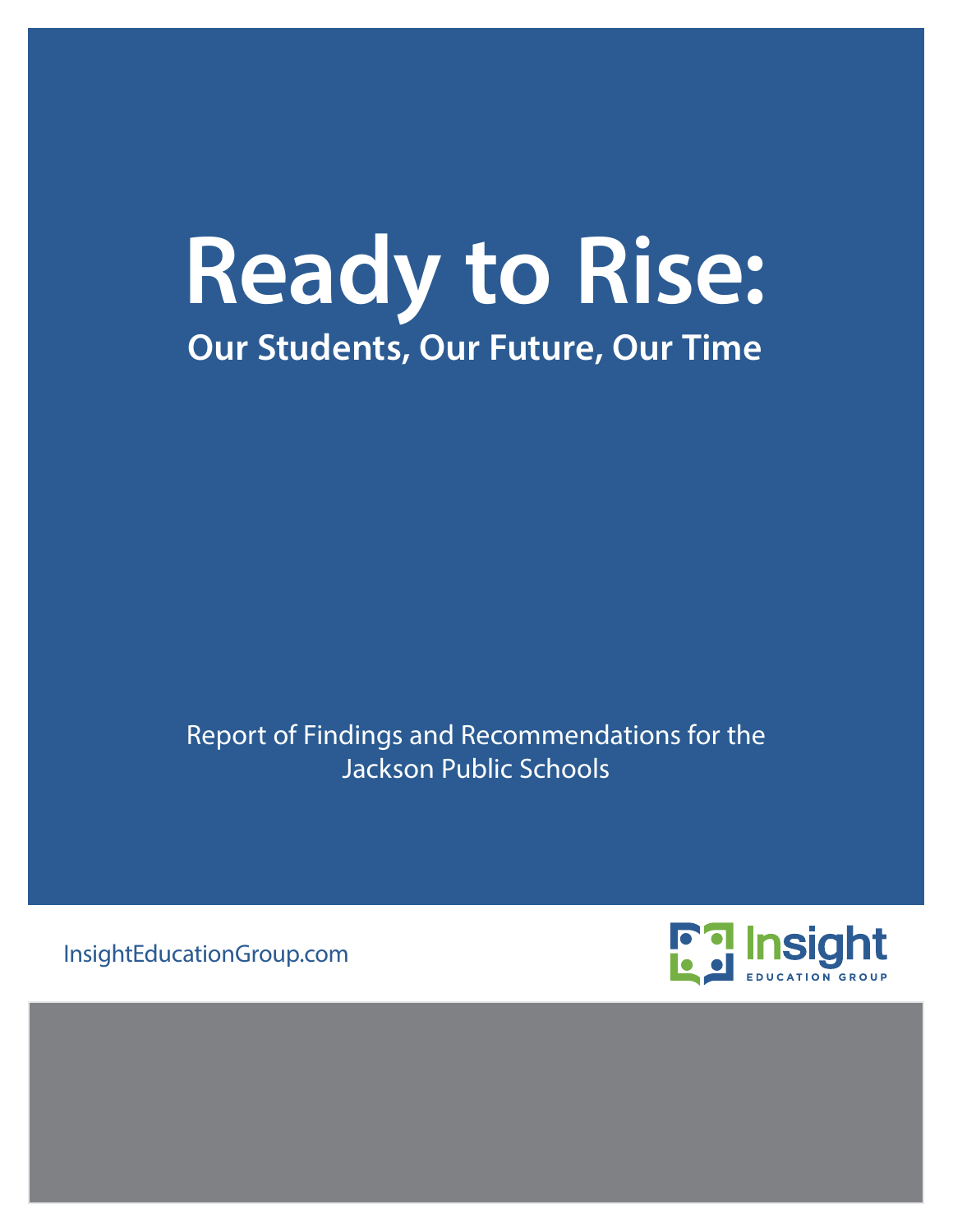### **CONTENTS**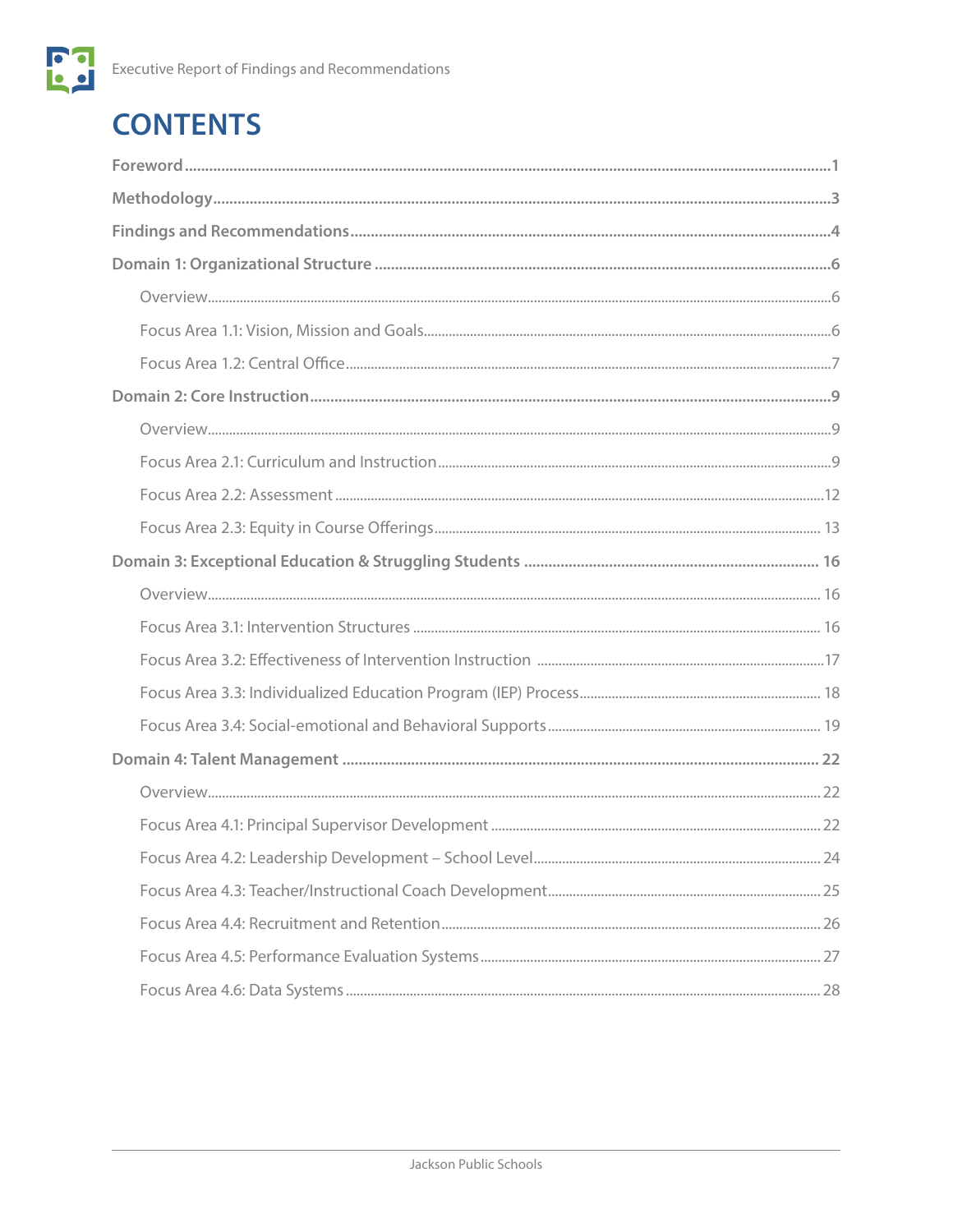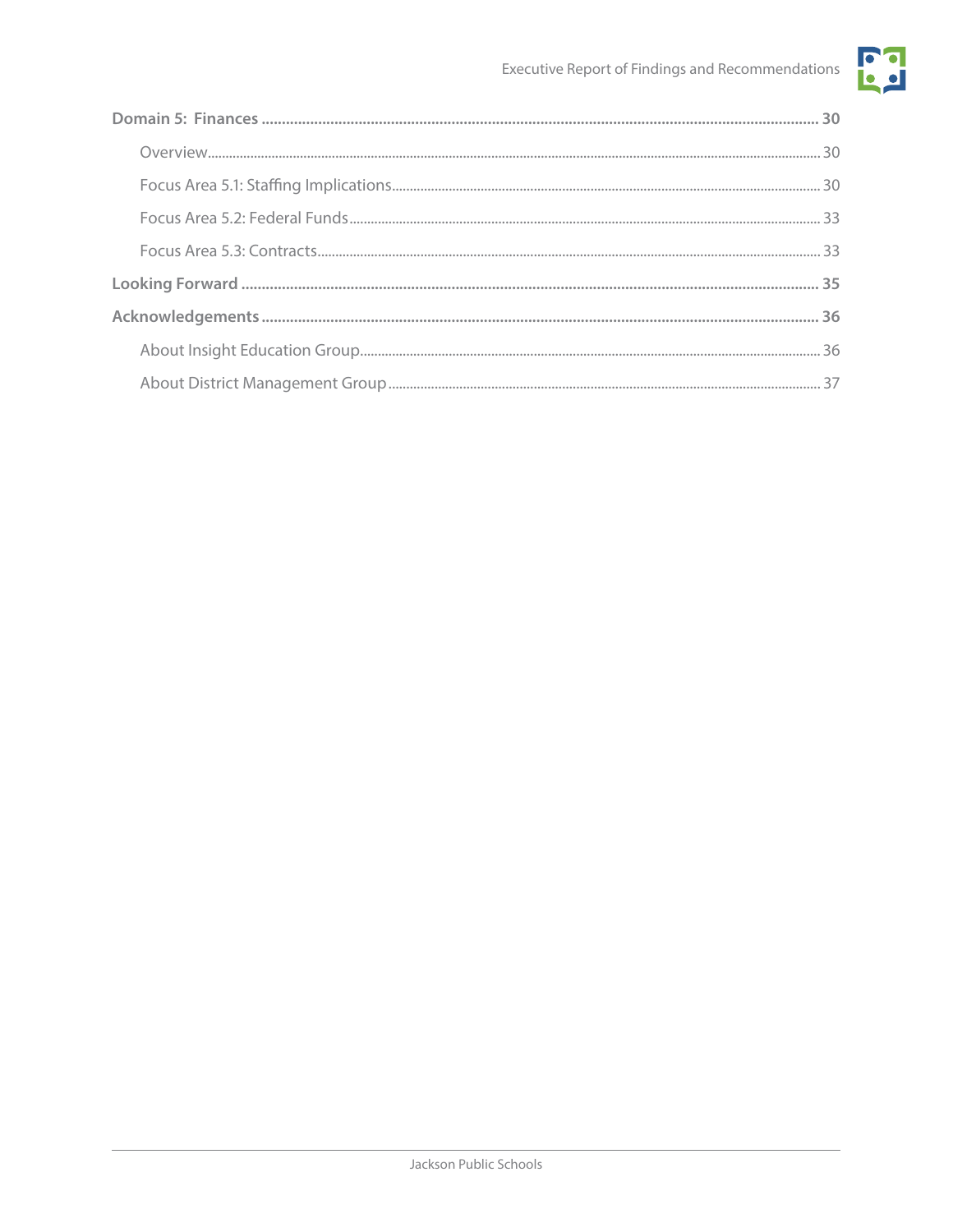

### **FOREWORD**

<span id="page-3-0"></span>In an era of high-stakes accountability, a widening achievement gap, and a sense of despair with public schools, there has never been a more important time for the community to come together with the common goal of ensuring that all students in Jackson have the opportunities a great education can provide.

District improvement is challenging work. It requires all aspects of the system to function effectively. This means not only that all adults working in our schools must be ready and willing to contribute to improvements, but–perhaps more importantly–that all involved must work together, effectively and seamlessly, to address the complex challenge of improving the system while supporting each and every individual within it.

Without analyzing the historical and present issues impacting the district's effectiveness, the district will not be able to effectively implement the changes needed to improve. This report presents an honest and comprehensive assessment of the district's performance and is grounded in rich feedback from students, educators, community members, and community leaders. In summary, it presents a story of a district that has the heart to achieve, but one that has struggled to do so in the recent past.

 The work ahead is urgent, and the reality is that achieving these goals will take time. We have seen districts across the country work hard to address the challenges of

improvement, with many failing to meet the demand. But the last decade has taught us valuable lessons about district improvement. Chief among those lessons is that improvements must be systematic and sustainable to create a culture that consistently expects students can and will do well, and acts according to that understanding. This report takes these lessons and leverages them to present recommendations that are measured and deliberate. It intends to provide a road map for success, one step at a time.

The recommendations in this report will require thoughtful coordination, skillful implementation, and continued reflection. Even when this process presents challenges that seem insurmountable, the community can and must find ways to work through them together on behalf of all JPS students. They deserve it.

The study team presents this report with a great deal of optimism and hope. This student-centered assessment presents an opportunity to acknowledge the challenges and move forward together to craft practical solutions. The recommendations presented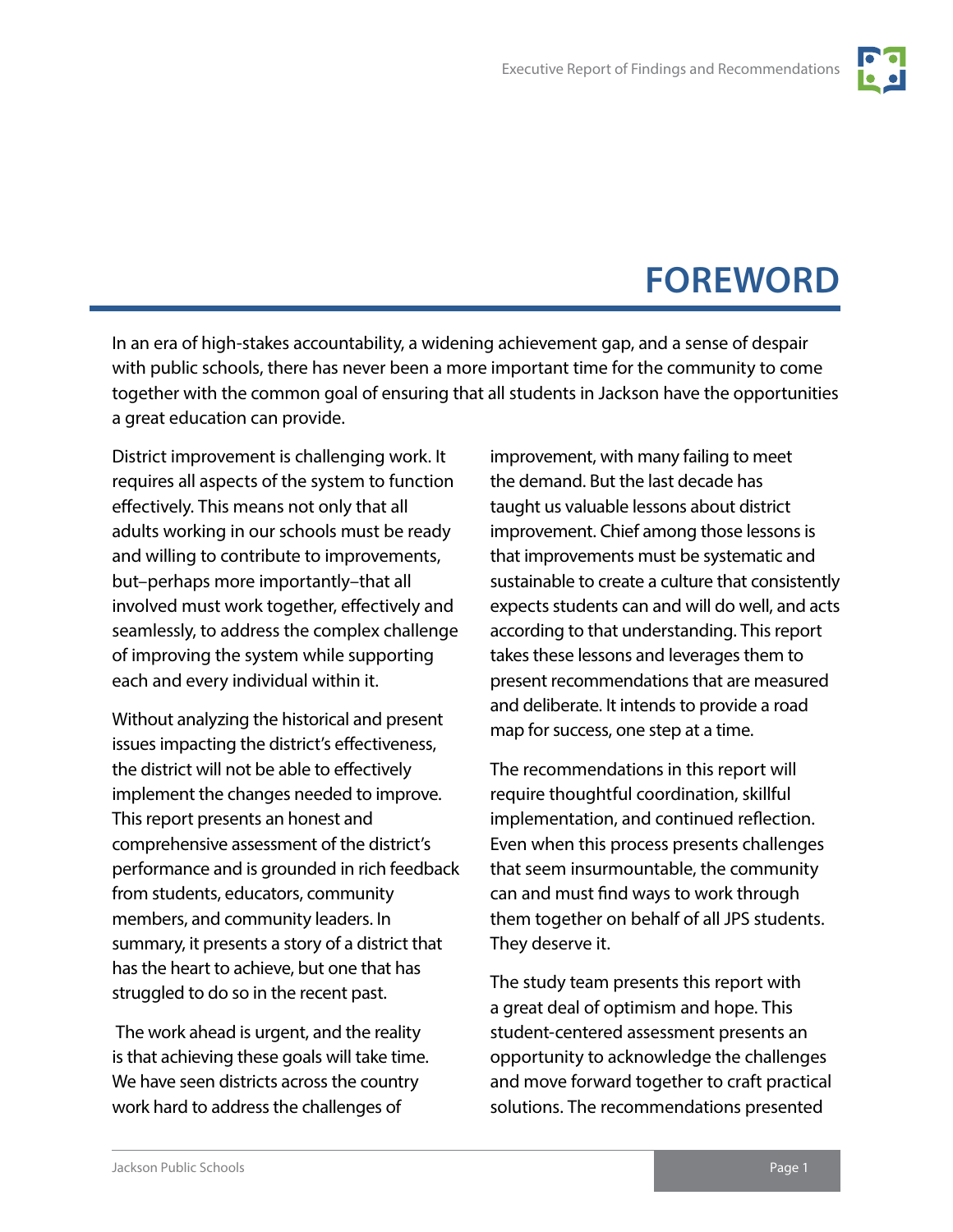in this report are part of a solid foundation for district improvement that is necessary– and possible. But first, we must believe it is possible. If we don't, we will never accomplish the goal of providing a highquality education that is responsive to the needs of each student the district serves.

Jackson is a community filled with individuals and organizations deeply invested in their community and committed to doing what's best for their students. Through their thoughtful dialogue, continued reflection, and strategic action, Jackson Public Schools can be a model for public school systems across the nation.

#### **Overview**

In the fall of 2016, given significant declines in the district's performance on state-mandated assessments, as well as violation of numerous state accreditation standards, Jackson Public Schools (JPS) was placed on probation by the Mississippi Department of Education (MDE). The department voted to take over the district in September 2017 and submitted to Governor Bryant a proposed declaration of emergency as required by law. Rather than carry out the declaration, Governor Bryant consulted Mayor Chokwe Antar Lumumba, the W.K. Kellogg Foundation, and various education experts to determine a plan that would best serve the students of JPS. The result was a Memorandum of Understanding

(MOU) between JPS, the Office of the Governor of the State of Mississippi, the Office of the Mayor of Jackson, Mississippi, and the W.K. Kellogg Foundation that called for the creation of a commission charged with conducting a student-centered assessment of JPS that would inform a plan of action for the district. With these goals in mind, the Better Together Commission (BTC) was formed with 15 members appointed by Governor Bryant, Mayor Lumumba, the W.K. Kellogg Foundation, and JPS.

#### **Taking Action**

To begin the work of charting a new course for JPS, the BTC released a Request for Proposals in December 2017 to identify an organization to conduct an assessment and create a plan for JPS. Insight Education Group (Insight) was selected to fulfill this role and began partnering with the BTC and JPS in February 2018. Based on the BTC's priorities, Insight conducted a nine-month long student-centered study to inform the creation of a community-wide vision and plan of action with the goal of creating an excellent, equitable education system that benefits all students in JPS. Insight submitted this report on November 1, 2018 to the BTC to share with the MOU partners, JPS Board of Education, and the incoming Superintendent of Schools for their use in guiding a strategic district improvement process.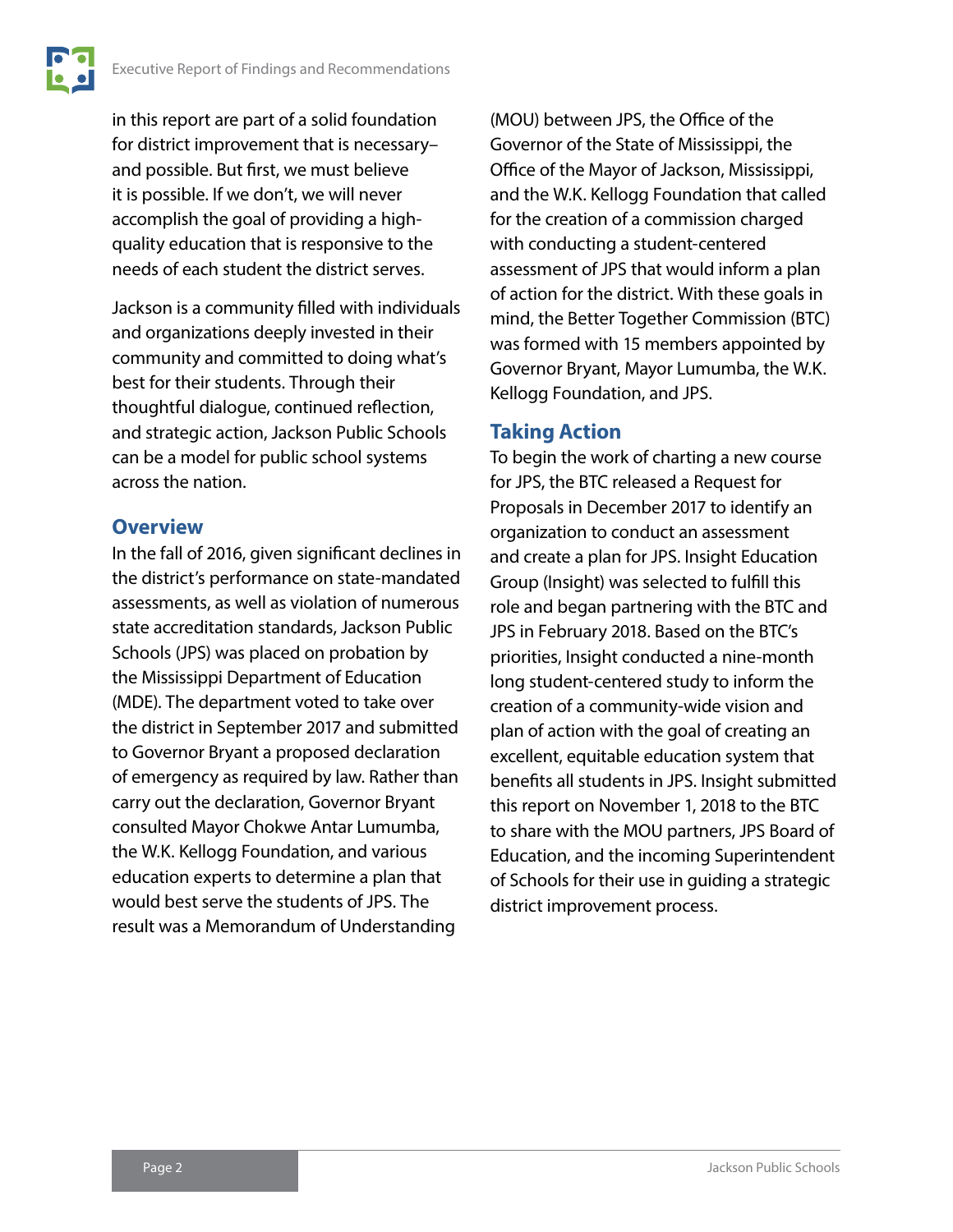

## **METHODOLOGY**

<span id="page-5-0"></span>Insight Education Group conducted a comprehensive needs assessment that considered all aspects of the district's functioning between February and October 2018. The team met with numerous stakeholders from the district and larger community to draw on as many perspectives as possible and to confirm trends by collecting multiple data sets. The needs assessment included an analysis of:

- **•** District student achievement, attendance, and behavior data
- **•** District staffing
- **•** School scheduling
- **•** Classroom instruction
- **•** Leadership capacity
- **•** Instructional coaching
- **•** Professional development
- **•** Programming and staffing related to struggling students and students enrolled in Exceptional Education
- **•** District finances

Additionally, the study team conducted a thorough review of the rich information available in reports created by the Mississippi Department of Education (MDE-c, 2017) and the Council for Great City Schools (CGCS-a, 2017) and factored the reports' findings into this set of recommendations for JPS.

The data collection process included the following activities:

- **•** Quality School Reviews, including student, leader, teacher, and instructional coach focus groups
- **•** Review of longitudinal student achievement, attendance and behavior data
- **•** Teacher surveys
- **•** Parent focus groups
- **•** Central Office focus groups
- **•** Assessment of current programming for struggling students
- **•** Assessment of the district's finances
- **•** Meetings with stakeholders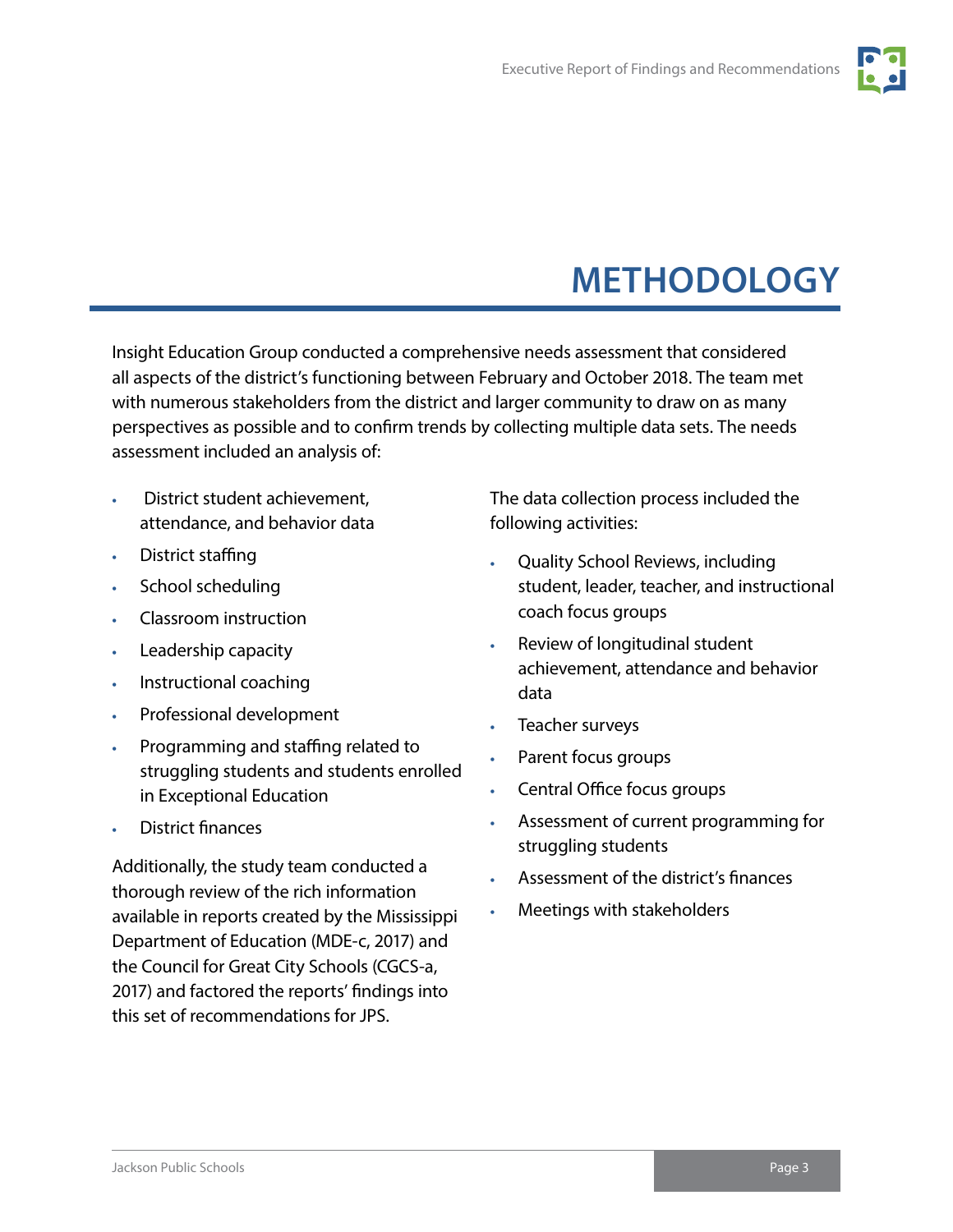### <span id="page-6-0"></span>**FINDINGS AND RECOMMENDATIONS**

Prior to delving into areas in need of improvement, it is noteworthy to highlight some overall assets that are driving positive change in JPS. While the district has several areas identified as in need of improvement, it will be essential to understand the assets of the district and assess how they might support the district in enacting change more quickly.

#### **Students**

The students in the Jackson Public Schools are an incredible asset, and they must be seen and treated as such in order for real change to occur. They are the constituents for whom this report exists. They have incredible hopes and dreams and the capacity and desire to achieve them. This report provides a set of recommendations to support JPS students in all aspects of their development and support them in their efforts to achieve their hopes and dreams backed by the excellent education they deserve.

#### **Committed Leadership**

The recently appointed JPS Board of Education members exhibit a strong commitment to improving the state of education for all students in JPS. Discussions with school board members demonstrated their clear understanding of current conditions, unwavering dedication to improving those conditions, and uniform commitment to providing all students equitable access to a high-quality education and improved achievement. The JPS Board of Education also recently appointed a new superintendent. This appointment is an important step in ensuring a new future for the students in Jackson.

#### **Caring Staff**

As evidenced in numerous conversations at all levels of the organization, JPS staff members care deeply about the students in the district. They recognize the myriad challenges present for children and families in Jackson, as well as the potential barriers the district faces, such as inequitable distribution of resources at the state level, poor infrastructure, and a tightening budget. However, the majority of staff members convey an overwhelming sense of wanting to do more to help students achieve academic and social-emotional success and are optimistic about the impact this study and resulting recommendations could have on their work.

#### **Community Support**

The broader Jackson community has a vested interest in helping the district gain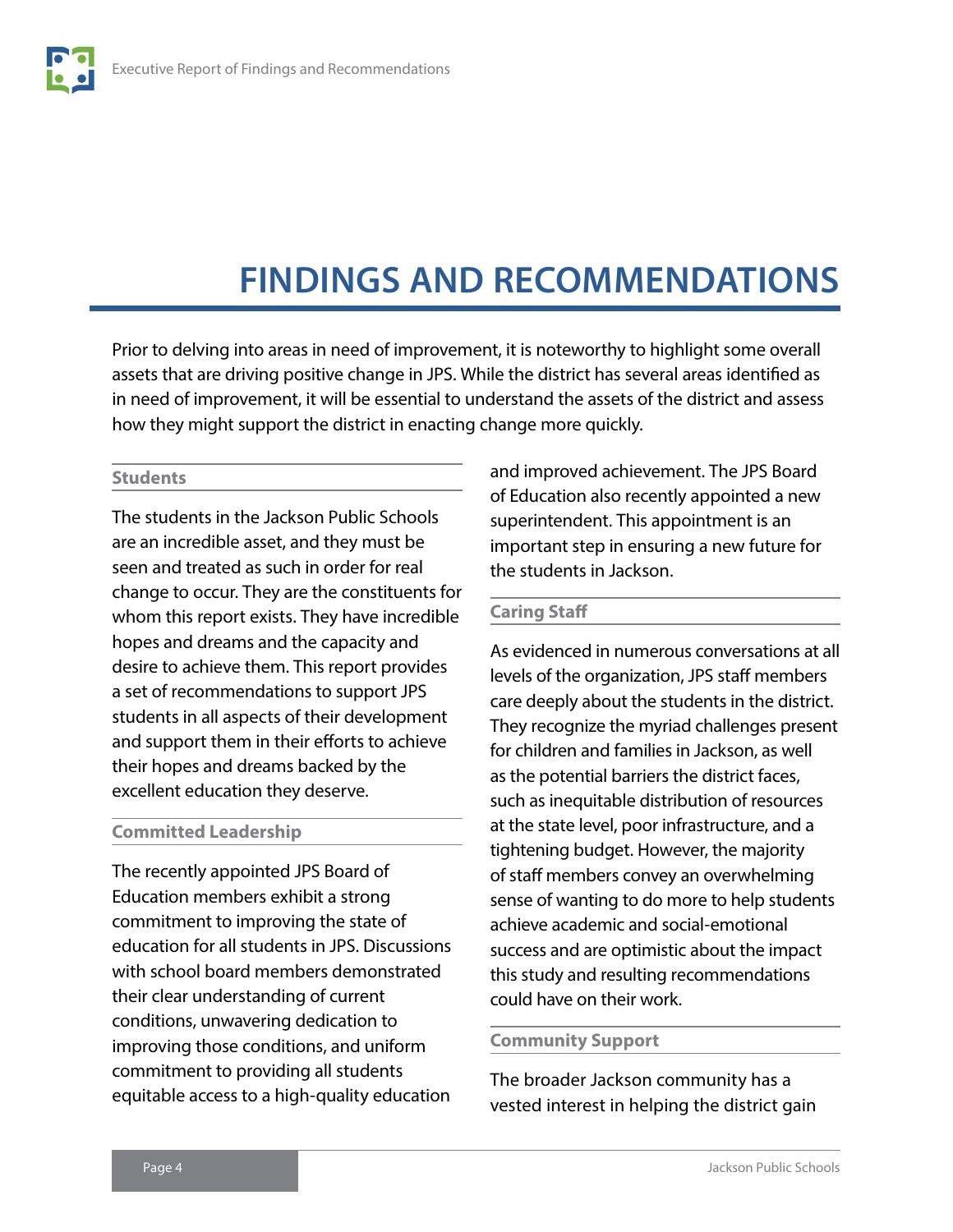traction and improve conditions for all students. In the study team's conversations with stakeholders representing a multitude of government, business, philanthropic, higher education, and community-based organizations, it became clear that JPS has become a unifying force for several entities who are invested in helping the district improve at all levels. The work occurring in JPS may someday be looked upon as a national model of collaboration among stakeholders representing vastly different sectors of the community unifying around a singular mission to better serve students.

#### **Domains in Need of Improvement**

This report summarizes major findings and recommendations based on the data collection efforts described above. Our analysis revealed five domains in need of improvement, and we have broken down each domain by focus areas based on trends from the data.

While the domains and focus areas are all interconnected, this delineation is intended to provide more specificity in order to make the analysis more meaningful and the recommendations more actionable.

| <b>ORGANIZATIONAL</b><br><b>STRUCTURE</b>               | <b>CORE</b><br><b>INSTRUCTION</b>                                                                      | <b>EXCEPTIONAL</b><br><b>EDUCATION &amp;</b><br><b>STRUGGLING</b><br><b>STUDENTS</b>                                                                                                                                                                                                                | <b>TALENT</b><br><b>MANAGEMENT</b>                                                                                                                                                                                                                                                             | <b>FINANCES</b>                                                                         |
|---------------------------------------------------------|--------------------------------------------------------------------------------------------------------|-----------------------------------------------------------------------------------------------------------------------------------------------------------------------------------------------------------------------------------------------------------------------------------------------------|------------------------------------------------------------------------------------------------------------------------------------------------------------------------------------------------------------------------------------------------------------------------------------------------|-----------------------------------------------------------------------------------------|
| <b>FOCUS AREAS</b>                                      | <b>FOCUS AREAS</b>                                                                                     | <b>FOCUS AREAS</b>                                                                                                                                                                                                                                                                                  | <b>FOCUS AREAS</b>                                                                                                                                                                                                                                                                             | <b>FOCUS AREAS</b>                                                                      |
| 1.1 Vision, Mission,<br>and Goals<br>1.2 Central Office | 2.1 Curriculum and<br><b>Instruction</b><br>2.2 Assessment<br>2.3 Equity in Course<br><b>Offerings</b> | <b>3.1 Intervention</b><br><b>Structures</b><br>3.2 Effectiveness<br>of Intervention<br><b>Instruction</b><br>3.3 Individualized<br><b>Education Program</b><br>(IEP) Process<br><b>3.4 Social-emotional</b><br>and Behavioral<br><b>Supports</b><br><b>3.5 Related Service</b><br><b>Providers</b> | 4.1 Principal<br><b>Supervisor</b><br>Development<br>4.2 Leadership<br><b>Development - School</b><br>Level<br>4.3 Teacher/<br><b>Instructional Coach</b><br>Development<br>4.4 Recruitment and<br><b>Retention</b><br><b>4.5 Performance</b><br><b>Evaluation Systems</b><br>4.6 Data Systems | 5.1 Staffing<br><b>Implications</b><br><b>5.2 Federal Funds</b><br><b>5.3 Contracts</b> |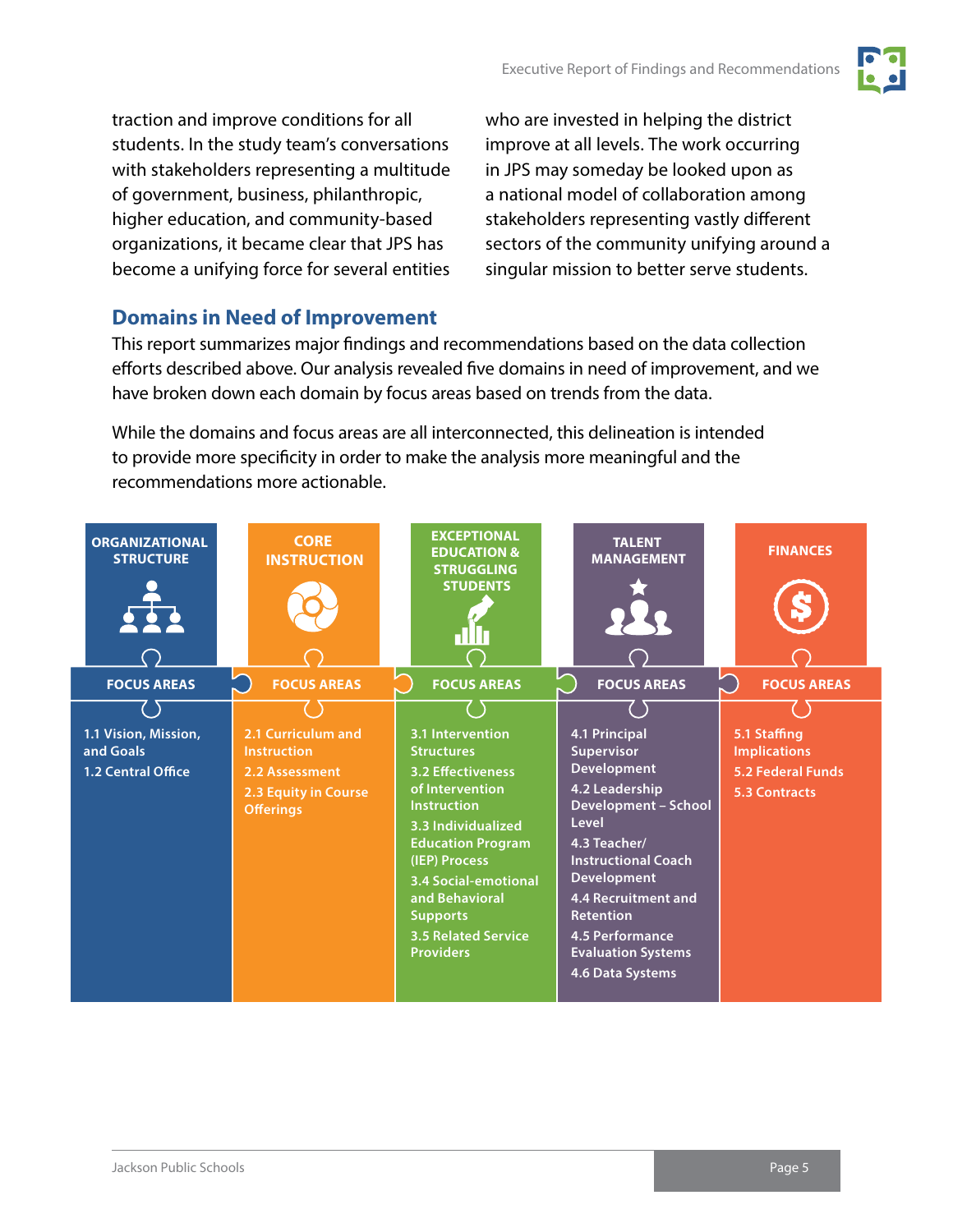<span id="page-8-0"></span>

### **DOMAIN 1: ORGANIZATIONAL STRUCTURE**

#### **Overview**

The first domain relates to organizational structure in JPS, both at the school and district levels. In our needs assessment, we found widespread uncertainty about the district's theory of action and an inability across stakeholders to articulate its mission, vision and goals. With regard to the district structure, stakeholders at all levels indicated a need for changes to the role and function of Central Office, particularly related to its ability to streamline support and foster instructional improvement. Areas identified as requiring the most immediate attention in Central Office include fragmented departments, undefined decision-making structures, lack of clear reporting structures, and minimal cross-departmental collaboration across offices and departments. The recommendations for this domain include steps for JPS to define and communicate its vision and goals, as well as reorganize the district's organizational structure to serve those goals and improve teaching and learning in schools.



#### **Focus Area 1.1: Vision, Mission and Goals**

#### **Findings**

The major findings in this focus area are as follows:

- There is widespread uncertainty about the district's theory of action, mission, vision, and goals. Stakeholders noted that there were school and classroom goals in place, largely tied to improving test scores, but that there was little evidence that those goals were related to a larger district vision.
- In spite of low proficiency rates among students, teachers largely indicated satisfaction with their school's leadership, mission and vision, focus on student achievement, and allocation of resources in their survey responses. This is an area of concern for further review given the district's pervasively poor student achievement rates.

#### **Recommendations**

The recommendations for this focus area are:

*Recommendation 1.1.1 Develop new district vision, theory of action, and goals*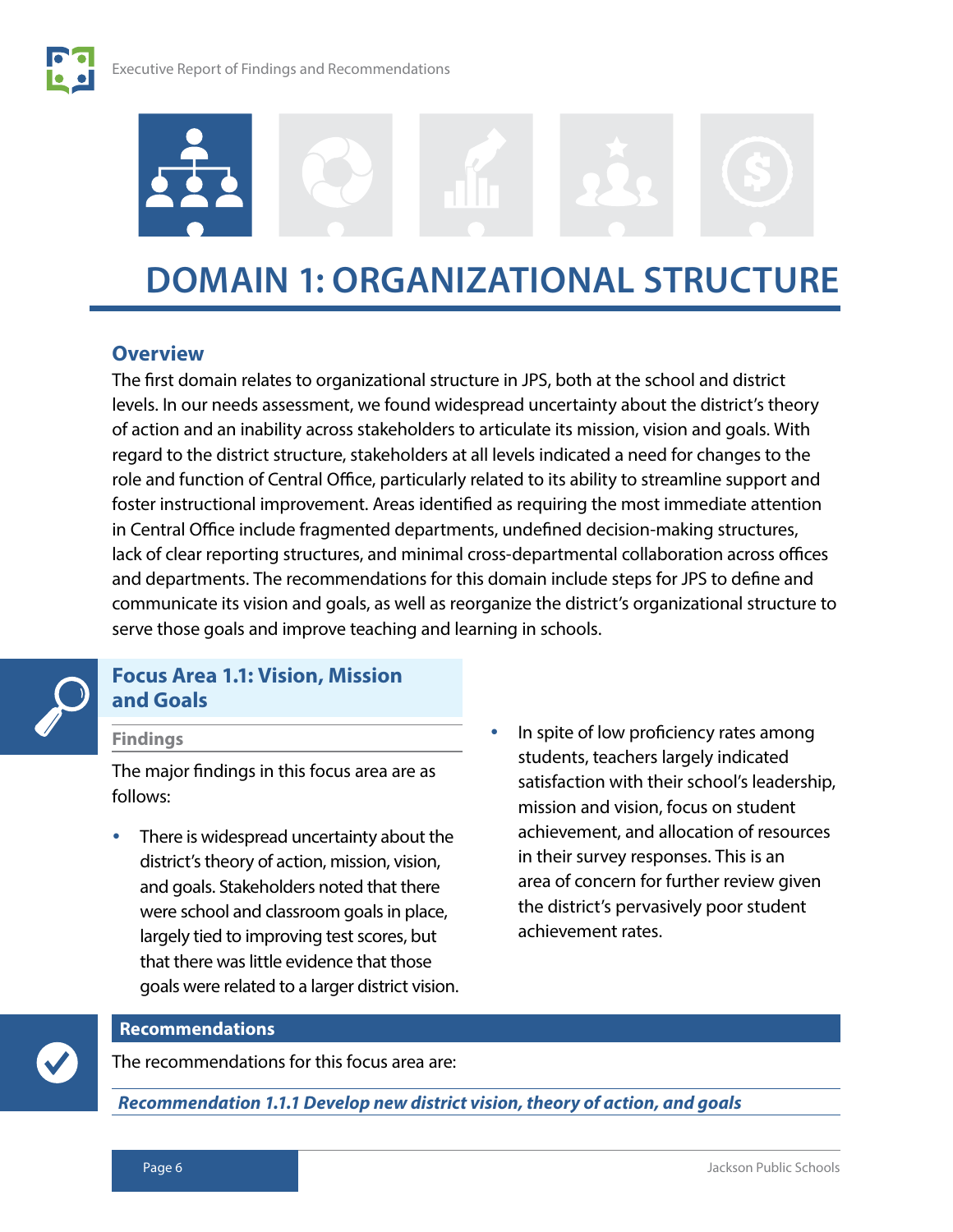

- <span id="page-9-0"></span> Collaborate with stakeholders to use the assessment of the district's needs contained in this report, as well as any other sources of information deemed appropriate, to begin to develop a vision and mission for the district; a theory of action aligned to the vision and mission; and core beliefs that all members of the organization can embrace.
- Outline the theory of action and its component parts in a multi-year Strategic Operating Plan (SOP) that becomes the unifying force for district improvement.
- Develop and align priorities and goals to the new district theory of action and its components.

*Recommendation 1.1.2 Communicate vision, theory of action, and goals*

• Provide internal and external stakeholders with opportunities to review and understand the district's new direction prior to the JPS Board of Education adoption of the plan.

*Recommendation 1.1.3 Align school and department goals*

- Align Central Office department and school goals to the district's plan.
- Measure each Central Office and school staff members' performance through achievement of goals related to the district SOP.
- Require each department and individual to develop a standard reporting mechanism and established timelines for reporting progress to the superintendent.



### **Focus Area 1.2: Central Office**

#### **Findings**

The major findings in this focus area are as follows:

- Stakeholders feel the need for changes to the role and function of Central Office, particularly related to its ability to streamline support and foster instructional improvement.
- The Central Office has fragmented departments, undefined decisionmaking structures, lack of clear reporting structures, and minimal cross-departmental collaboration. Many stakeholders in JPS voiced the need for important changes in the role and function of the Central Office, particularly related to its ability

to streamline support, as opposed to impede instructional improvement. Specifically, respondents indicated that more streamlined and efficient processes, increased communication and collaboration between key offices, and more consistent progress-monitoring of initiatives and purchases were essential to realizing improvement.

 Given the lack of coherent organizational structure, it is unclear if the Central Office is appropriately staffed. Data from the Council of Great City Schools (CGCS, 2017-a) suggests JPS has higher staffing levels of non-classroom based employees than is typical of urban districts of comparable size.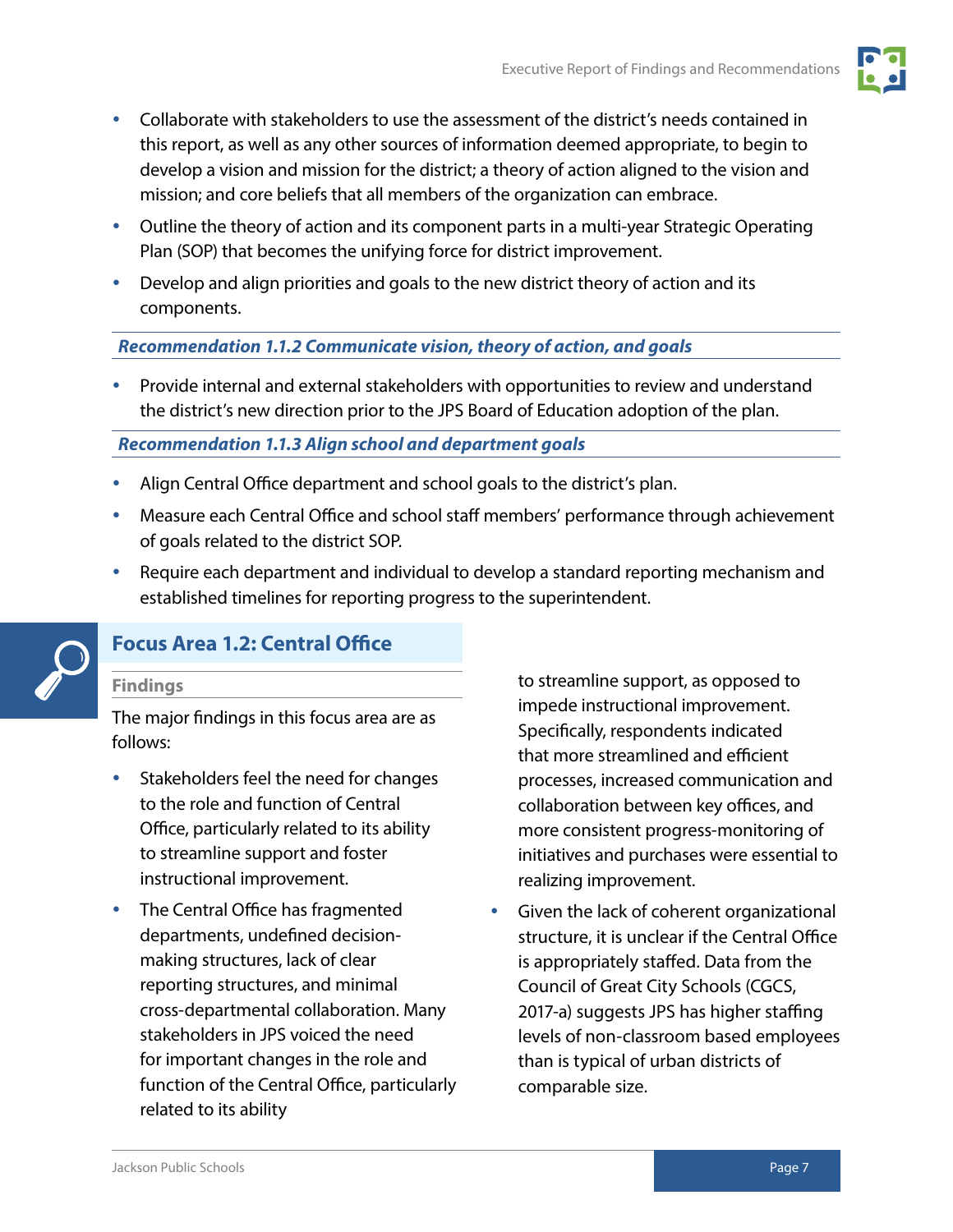#### **Recommendations**

The recommendations for this focus area are:

*Recommendation 1.2.1 Align the district's organizational structure to district goals*

- Examine existing district organizational structures in relation to goals outlined in the strategic plan.
- Assess whether the current structures are aligned to the new direction of the district.
- Assess the gaps between the existing organizational structures, positions, and staff competencies and those needed to achieve the new goals.
- Align JPS' organizational structure to district goals.

*Recommendation 1.2.2 Create a new organizational chart*

- Develop an organizational chart that reflects the new direction of the district and is aligned to the district's needs.
- Establish the expectation that all members of the superintendent's cabinet and the larger Central Office understand their role in improving conditions for students.
- Develop systems to promote intersectionality among roles and create cross-functional teams to expedite district progress.

*Recommendation 1.2.3 Examine staffing levels and individual competencies within Central Office teams to ensure alignment to the district's structure and functions*

- Prepare detailed job descriptions with clearly outlined expectations for performance, including student achievement, for each existing or newly created role.
- Determine appropriate staffing levels for Central Office teams and staff accordingly.

*Recommendation 1.2.4 Establish structures for a high-functioning leadership team*

- Develop structures and cadence for cabinet meetings to ensure effective monitoring of district-wide initiatives.
- Ensure alignment between the district Strategic Operating Plan and each department's operating plan.
- Develop an accountability structure for progress toward each department's plan.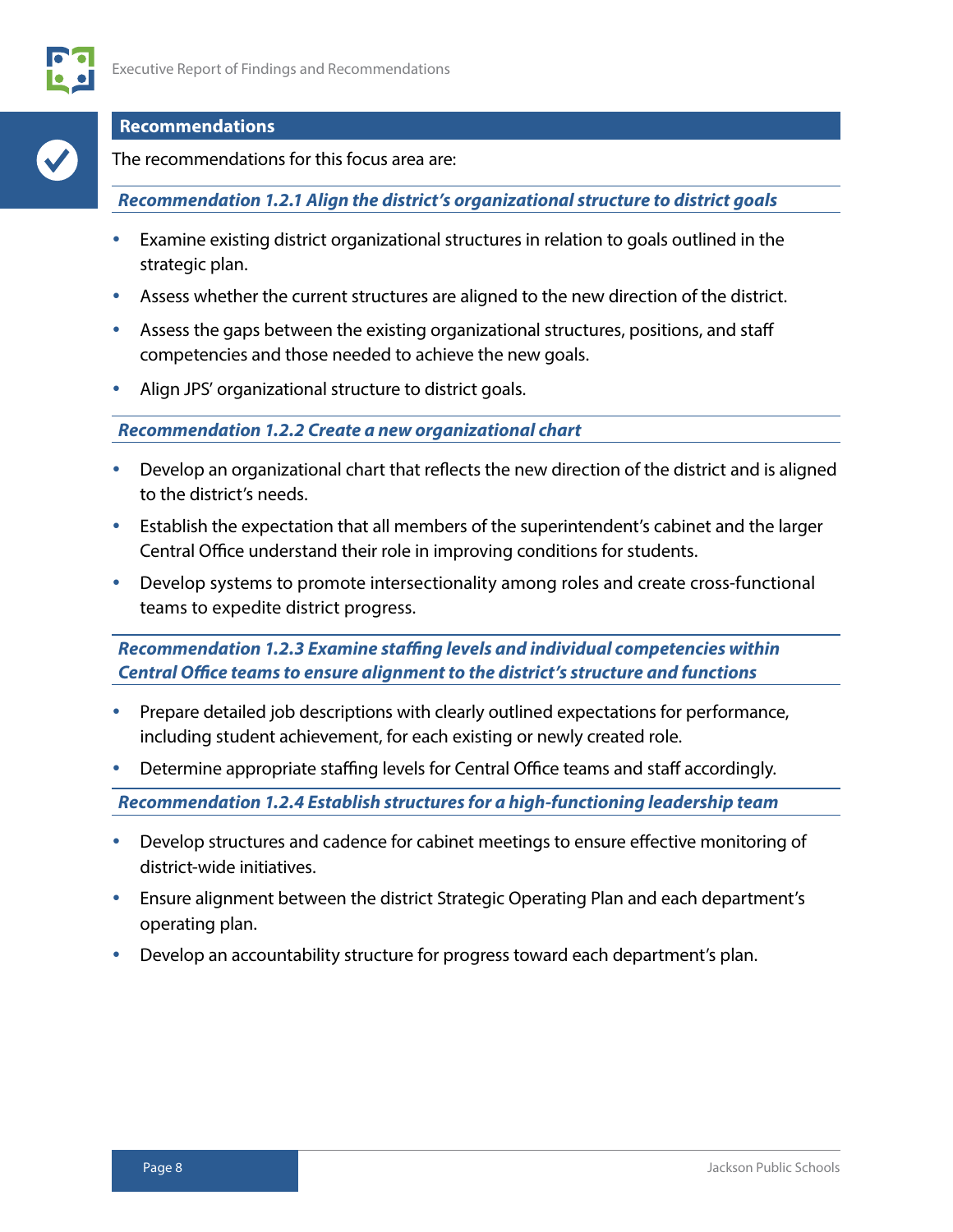

<span id="page-11-0"></span>

### **DOMAIN 2: CORE INSTRUCTION**

#### **Overview**

The Core Instruction domain includes the study team's assessment of JPS' curriculum and instruction; assessment systems; equity in course offerings; and data systems. Undergirding our findings across these focus areas is the district's pervasive poor student achievement outcomes, perhaps best illustrated by students' proficiency rates in English Language Arts and math. In our classroom observations and conversations with educators, we found a widespread misunderstanding of, and therefore poor implementation of standards-based instruction, as well as either inconsistently implemented or nonexistent curricula. Instructional practices across classrooms are varied and there is a lack of clear, rigorous expectations for teachers.

Regarding assessment, the study team found misalignment between the standards taught and those assessed. Assessments appear to be used as compliance exercises, and the frequency with which they are given allows little time for teachers to shift instruction before the next cycle of assessment begins. These findings are indicative of a larger issue the district and schools face: they do not have a systematic process for continuous improvement.

Finally, with regard to equity in course offerings, the study team found inconsistencies in offerings for students at different schools in unified arts (elementary schools), elective opportunities (middle schools), and advanced courses (high schools). The recommendations for this domain are wide-ranging and include ways for the district to address the needs identified across the four focus areas.

#### **Focus Area 2.1: Curriculum and Instruction**



#### **Findings**

The major findings in this focus area are as follows:

- Students in JPS demonstrate significantly poor academic achievement, negatively impacting their potential to graduate from high school college- and careerready, as evidenced by the following measures:
	- o 14.8% of JPS seniors reported by MDE as college-and-career ready in 2017
	- o Graduation rate: 71%
	- o Proficiency rates:
		- − ELA: 20.9%
		- − Math: 16.9%
		- − Science: 37.3%
		- − U.S. History: 31.3%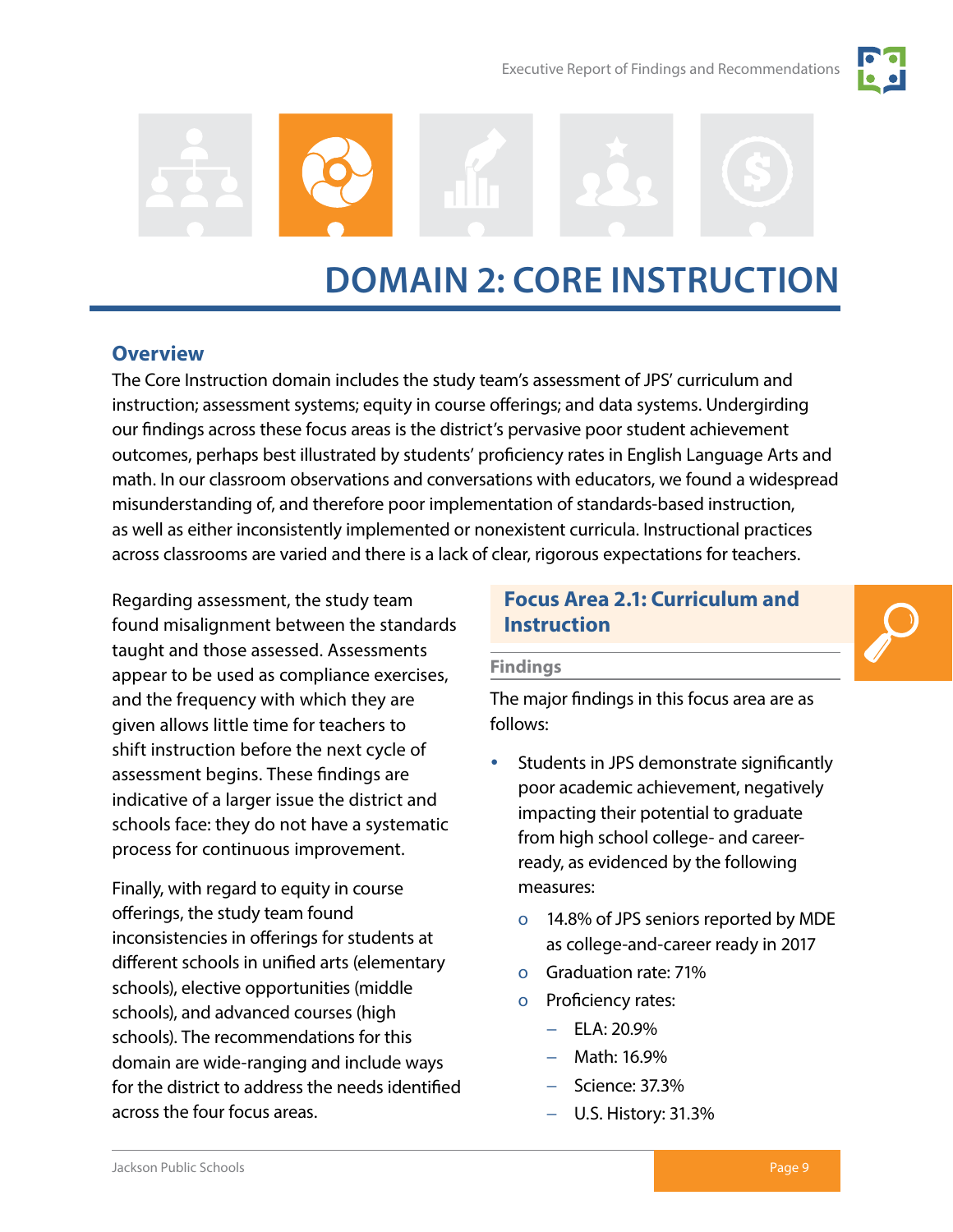- The district does not have clear, rigorous expectations for teachers regarding highquality, standards-based instruction.
- There is no district-wide curriculum, which results in inconsistent, and generally less rigorous, instruction for students. Observations and focus groups revealed:
	- o High levels of direct instruction with little evidence of engaging students deeply in rigorous academic content.
	- o Minimal opportunities for student collaboration.
	- o Inconsistent use of effective instructional practices.
	- o Need for high-quality instructional resources.
- Note: To address the lack of curriculum, the district is currently engaged in a process to design curriculum for classroom teachers. However, the process needs a robust professional development system necessary to ensure consistent and effective implementation.
- In the absence of effective core instruction throughout the district, interventions are heavily utilized to attend to student learning. Intervention structures and staffing are inconsistent throughout the district, and thus not effectively serving the students most in need of intervention.

#### **Recommendations**

The recommendations for this focus area are:

*Recommendation 2.1.1 Establish Central Office structures to support curriculum and instruction*

 Establish a Curriculum and Instruction Office, under the direction of a senior district leader, to ensure the district can implement and monitor the effectiveness of teaching and learning in the district.

#### *Recommendation 2.1.2 Develop an instructional framework*

- Develop an instructional framework that clearly articulates instructional expectations and is grounded in existing research and demonstrated best practices regarding instruction (e.g. Elmore's Instructional Core, 21st Century Learning or Portrait of a 21st Century graduate, College and Career Ready Standards).
- Develop a plan for initial training on the instructional framework and ongoing support for administrators, coaches, and teachers.

*Recommendation 2.1.3 Develop plan for ensuring a comprehensive curriculum for all subject areas and grade levels*

Engage in immediate decision-making regarding the future of curriculum in the district.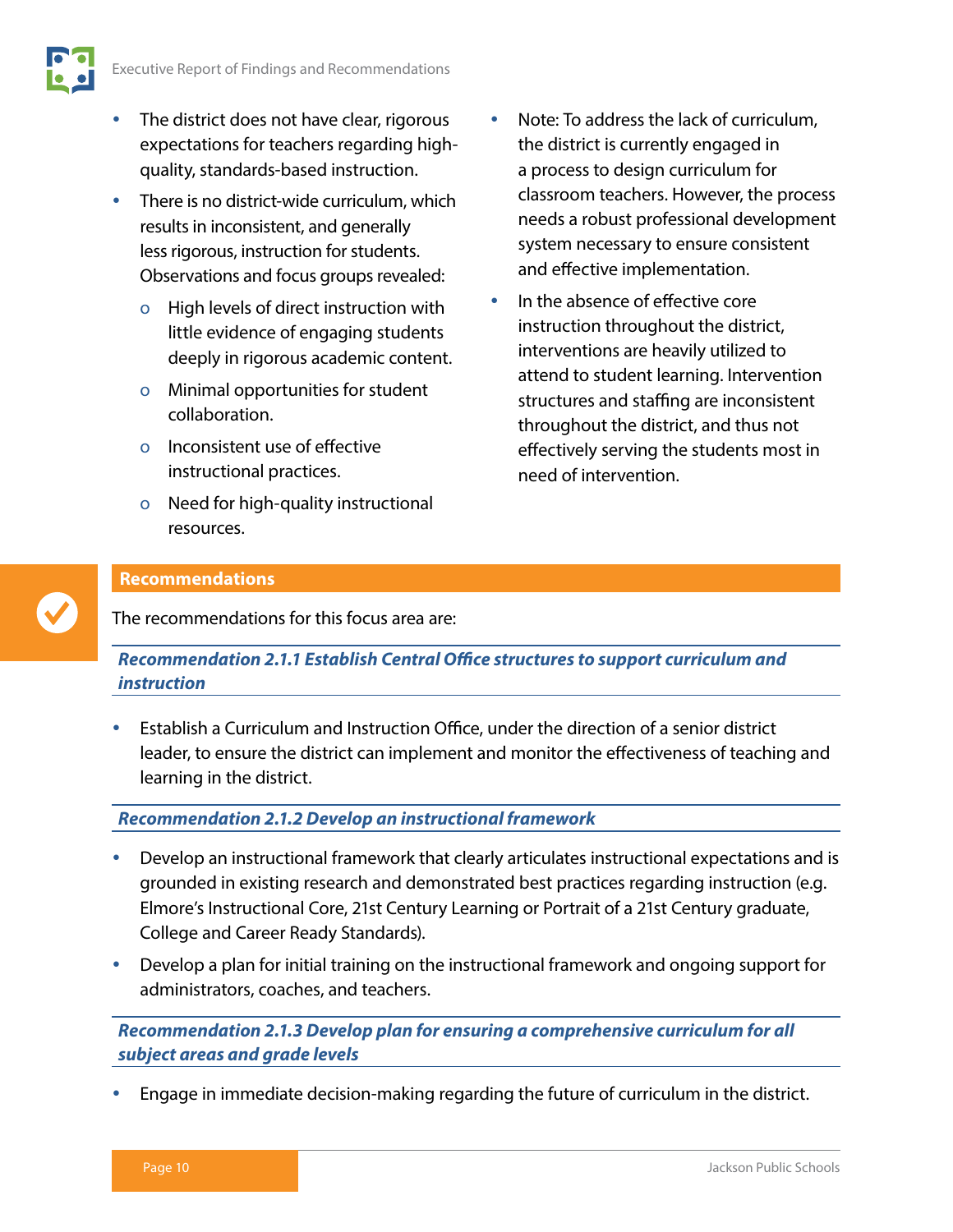

- o First, assess the quality of the curriculum. In a district that has experienced historically uneven achievement, to what extent can there be assurances that there is little variability in high quality curriculum across the system? Variability in quality produces greater chances of inequitable access to rigorous content. Reducing variability in the quality of resources would require both high degrees of quality assurance and an iterative process of field testing in which materials are revised frequently to increase quality and validity.
- o If the district intends to continue the process of building a curriculum using teacher writers, it must:
	- − Create a clear plan/timeline and budget to ensure completion.
	- − Develop an iterative process of field testing, gathering feedback, and revising curriculum materials in order to assure quality (including vertical alignment) and reduce variability.
	- − Plan to assess effectiveness of curriculum based on student assessment and achievement data.
	- − Develop a plan to ensure adequate training and support of teachers to ensure effective implementation.
- o If the district decides to purchase a curriculum, it must:
	- − Immediately engage in a process to vet potential programs in time for the 2019/20 budgeting process to ensure adequate resources are allocated both to purchase the curriculum and cover the costs associated with training and support.
	- − **Note:** Based on current instructional practice, poor student achievement, the high percentage of new teachers in the district, and a lack of Central Office capacity to both develop a curriculum and support implementation, we strongly recommend purchasing off-the-shelf curriculum. This will reduce variability in access to highquality content, within and across grades, and preserve time for professional development required to ensure consistent, rigorous implementation.
- Develop a structure to support teachers in effective implementation of the new curriculum.
	- o Develop a staged approach to implementing the curriculum to ensure adequate time and resources for training and ongoing support for teacher and administrators.
	- o Build a model of intensive and skillfully staged professional development regarding curriculum implementation regardless of the district's approach to curriculum (e.g. continuing to use district-developed materials, replacing district developed materials with off-the-shelf curriculum or a hybrid approach).
	- o Build a model of intensive one-on-one instructional coaching.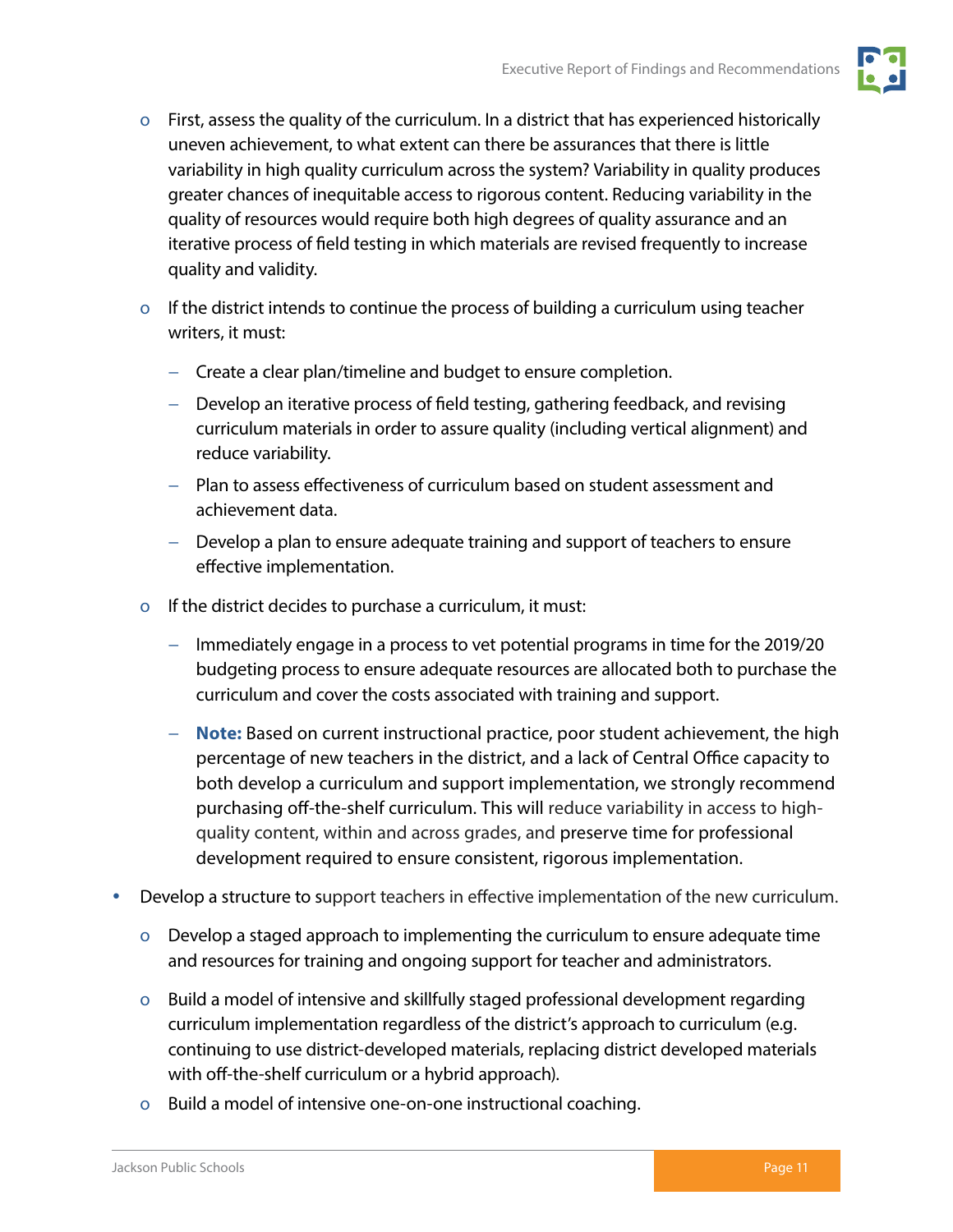<span id="page-14-0"></span>

 In the future, engage teachers in the design of effective curriculum. The skill of instructional design is of great value to teachers, as it allows individual educators to addresses specific student needs and differentiate instruction in their classrooms.

*Recommendation 2.1.4 Re-evaluate tiered intervention program to ensure it is leveraged as a method for supporting students truly in need of intervention services and not as a replacement for ineffective instruction*

- Adopt and communicate a clear district theory of action regarding the importance of improving core instruction versus significantly relying on tiered interventions. Invest heavily in clarifying what good core instruction looks like and training teachers on how to achieve it.
- Upon adoption of a new curriculum, examine the current intervention programs to ensure alignment.
- Adopt intervention strategy and programs as appropriate.
- Provide training and guidance for schools on the appropriate use of Tier 2 and Tier 3 interventions and on implementation the district's selected program(s).



#### **Focus Area 2.2: Assessment**

#### **Findings**

The major findings in this focus area are as follows:

- The district's benchmark assessment system does not drive instructional practice due to the following issues:
	- o Misalignment between standards taught and those assessed due to a lack of alignment between the district's pacing guides and assessment pacing
	- o Data that is not consistently usable for teachers
	- o Difficulty getting disaggregated data in a timely manner for use in school data meetings
- School-level personnel expressed frustration with the large volume of assessments required with little time to shift instruction before the next. This has resulted in a pervasive use of assessments as compliance exercises rather than as tools to assess instructional effectiveness. (It is important to note that the district has reduced the number of student assessments for the 18/19 academic year to address this issue.)
- The district needs a systematic process and guidance for the use of benchmark assessment data in schools.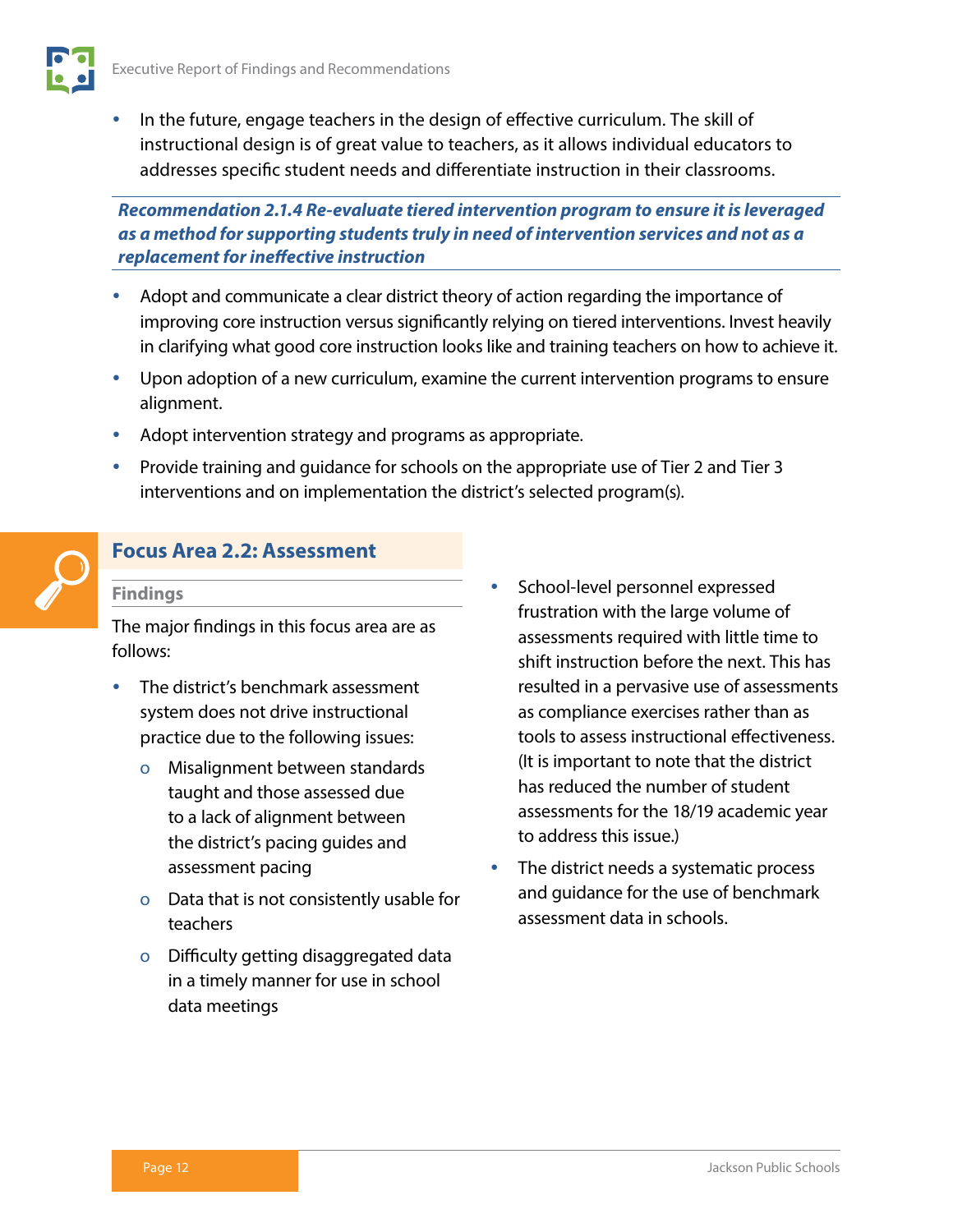#### <span id="page-15-0"></span>**Recommendations**

The recommendations for this focus area are:

*Recommendation 2.2.1 Create a district vision for assessment, including a definition of its role in improving instruction and achievement*

 Review and revise the district's approach to formative and summative assessment practices and streamline assessments to minimize interruptions to daily instruction.

*Recommendation 2.2.2 Analyze the current benchmark assessment system to determine its fit within the district's pacing guide and overall vision for assessment*

- If the assessment system is not aligned, work with the vendor to provide a sequence of assessments that is more appropriately aligned to the district's pacing of standards.
- If necessary, identify a new benchmark assessment system that is better aligned with the district's curriculum and intended uses.

*Recommendation 2.2.3 Develop a unified District Assessment Calendar that provides an explanation of assessments and their purpose*

- Develop and publish a calendar that allows adequate time between assessments for analysis of data results and instructional adjustments.
- Provide professional development on the timing and purpose of each assessment so that school level staff understand the rationale for regular common assessments as part and parcel of effective instruction and not something that is disconnected from instruction.

*Recommendation 2.2.4 Develop and implement a consistent system to collect, analyze, report, and present student data to schools*

- Implement a data dashboard that tracks and displays progress toward district- and school-level goals, producing user-friendly and relevant reports for all district, state, and community stakeholders as requested.
- Provide schools with student- and teacher- level data that is immediately actionable and provide technical support to schools in understanding the use of that data to shift instruction.

*Recommendation 2.2.5 Establish and monitor processes and procedures to ensure high standards for data integrity, maintain and report data in accordance with state and federal laws, inform the district's data strategy, and guide the use of data for continuous improvement*

 Ensure accountability for this by including this specific recommendation in job descriptions and performance reviews for appropriate staff.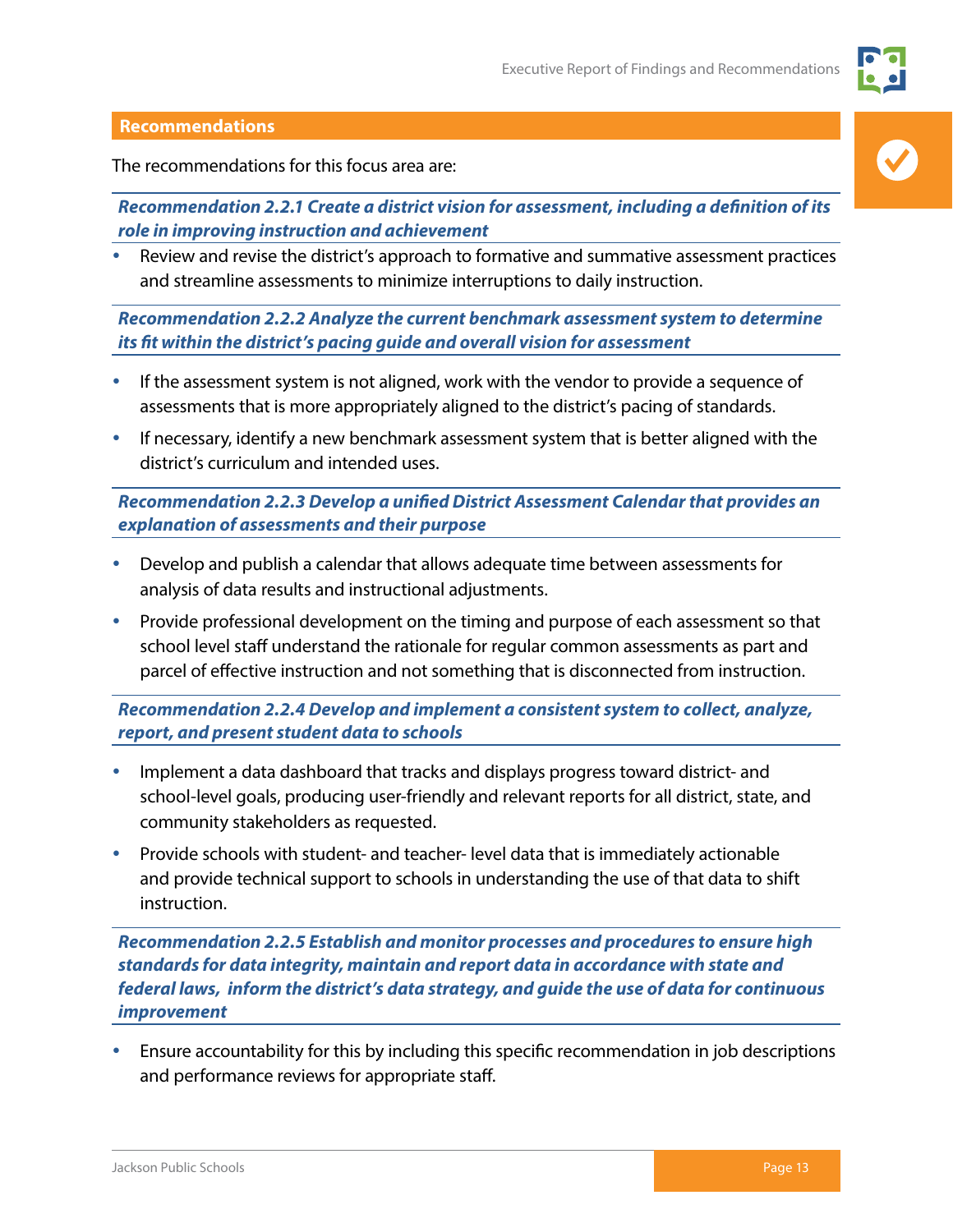

#### **Focus Area 2.3: Equity in Course Offerings**

#### **Findings**

The major findings in this focus area are as follows:

- There are inconsistencies in course offerings and inequitable opportunities for students at all grade levels.
	- o Students attending magnet and other specialized elementary schools receive wider access to art, music, and physical education than their peers.
	- o A very small percentage of students at the elementary level have access to offerings such as dance, computer, and foreign language.
- o While many of the middle schools offer similar electives, specialized schools tend to offer more unique electives.
- o Most high schools in JPS offer limited access to advanced, rigorous courses. For example:
	- − There are few AP or Advanced World Language courses offered across the district.
	- − There are no Dual Credit Social Studies or World Language courses offered across the district.

#### **Recommendations**

The recommendations for this focus area are:

*Recommendation 2.3.1 (Elementary School) Develop a plan to standardize specials/ unified arts offerings across elementary schools*

- Create district alignment in expectations (non-negotiables) and best practices for master scheduling.
- Review academic and specials course offerings and scheduling practices across schools to ensure equity of opportunities for students.
- Consider sharing specials teachers between schools to provide access to a wider variety of specials.

*Recommendation 2.3.2 (Middle School) Develop a plan to standardize electives and course offerings across the district*

- Consider standardizing the middle school arts and electives courses available to all students.
- Provide intervention or new strategic offerings.
	- o Replace a reduced section of an existing course with an intervention section or a new elective aligned with the school's strategic direction.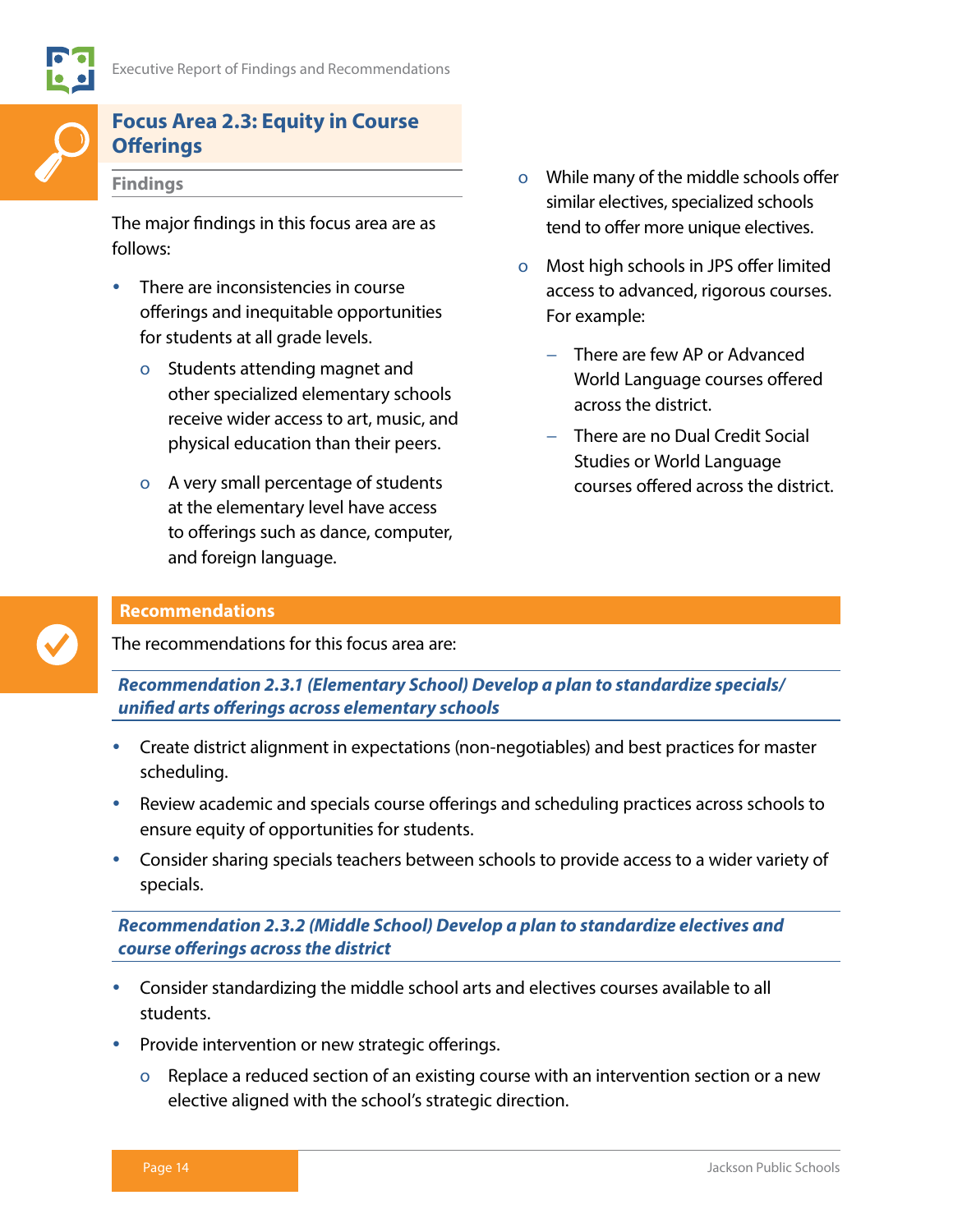

- Investigate using shared or part-time staff to increase the breadth of electives offerings at all schools.
	- o For example, schools could share a foreign language teacher across multiple schools.
	- o In some schools, part-time positions can provide needed work/life flexibility for teachers.

*Recommendation 2.3.3 (High School) Develop a plan to increase the rigor of course offerings*

- Examine entry criteria into Advanced, AP, IB, and Dual Credit courses to see if it is a) consistent district-wide and b) too restrictive.
- Identify enrollment goals by school and department for rigorous courses and encourage student enrollment and participation.
- Repurpose partial FTEs in each department to increase course offerings.
	- o For example, if a school can save .2 FTE of a Science teacher, the school could use that extra teacher time to offer an Advanced Physics course (as long as it has adequate enrollment).
- Combine AP and advanced courses into one section.
	- o For example, many schools combine Advanced and AP French into one course with the instructor differentiating.
- Increase partnerships with local colleges and universities.
	- o This will allow students to attend college courses off campus or the district to bring college instructors to teach courses on campus, which can be valuable experiences for students.
- Build an online course catalogue.
	- o Online courses allow schools to offer "low-interest" courses to students who would not otherwise have access.
		- − For example, if only one student wanted to take AP Latin, they would be able to access it online.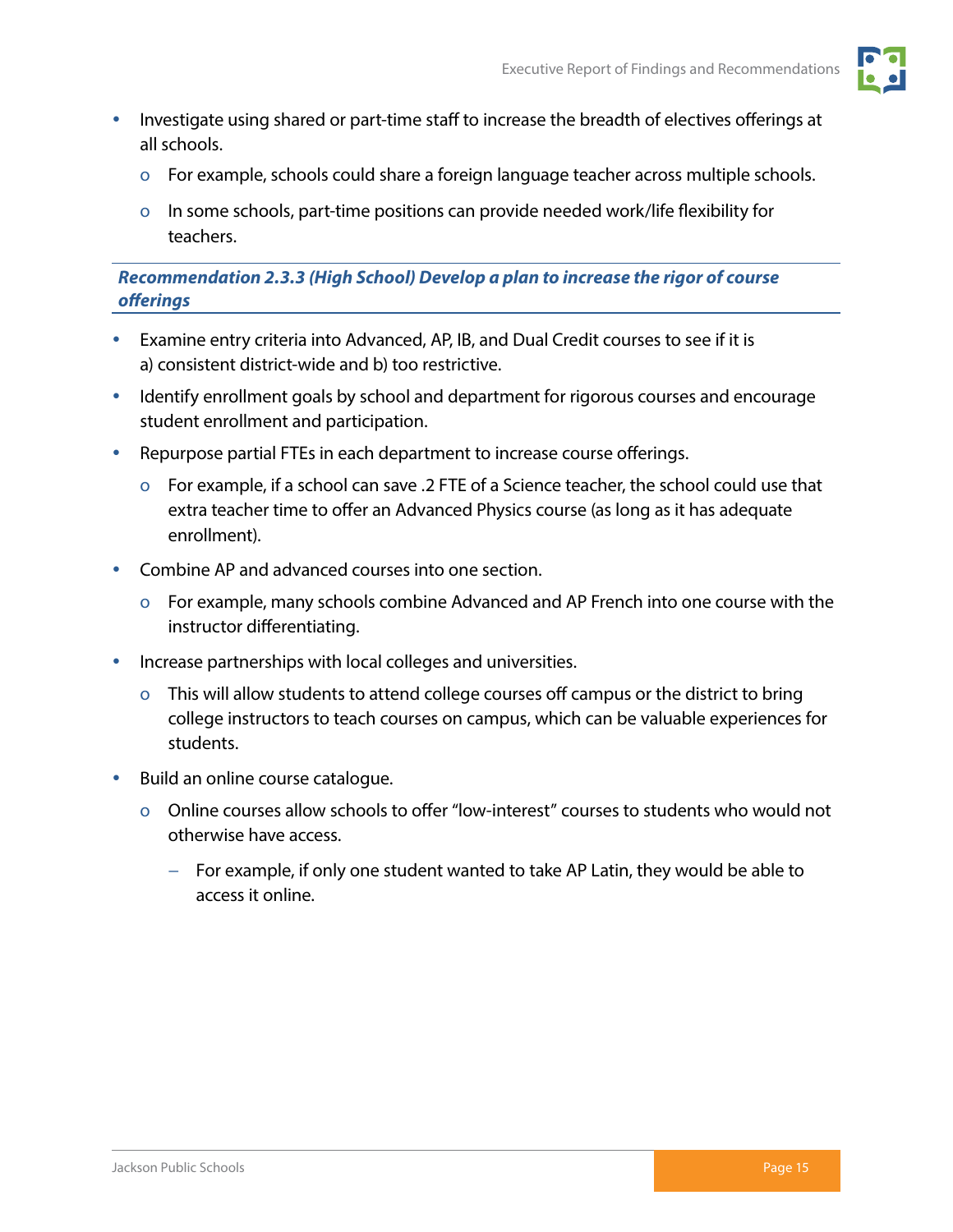<span id="page-18-0"></span>

### **DOMAIN 3: EXCEPTIONAL EDUCATION & STRUGGLING STUDENTS**

#### **Overview**

The third domain considers JPS' programming for exceptional education and struggling students. Struggling students, including students placed in exceptional education (having IEPs), are significantly impacted by a Central Office that is disorganized in its approach to teaching and learning and by inconsistent delivery of high-quality core instruction at the school level. The intervention service-delivery plan, meaning how the district conceptualizes providing support to struggling students, is inconsistent across schools in JPS. Instruction for struggling students is over-reliant on interventions rather than core instruction and often has struggling students receiving academic supports from non-certified staff that frequently lack the appropriate content expertise. Many staff members shared that they are invested in supporting their students and are committed to their well-being; have built strong relationships with their students; and have a desire to improve their skill set to better support their students. Specifically, staff members expressed a desire to learn more about supporting students struggling academically and providing better social-emotional and behavioral supports to students in their classroom. The recommendations in this domain include next steps for JPS to modify: their intervention models and intervention instruction; the IEP process; the social-emotional and behavioral support systems available to students; and the roles of related service providers in schools.

#### **Focus Area 3.1: Intervention Structures**

#### **Findings**

The major findings in this focus area are as follows:

 There is an inconsistently implemented intervention service-delivery plan across schools and interventions for struggling readers vary greatly by school in JPS. While some schools provide struggling students with access to extra time for intervention support (RTI), other schools

do not. There is no singular framework dictated by best practice in the district.

 School interventionists in JPS spend less than 50% of their time with students on average, and individual interventionists' schedules vary widely. Providers spend their time away from students conducting other school duties as assigned, preparing materials, and completing paperwork. There is a need for clearly defined roles and responsibilities for interventionists.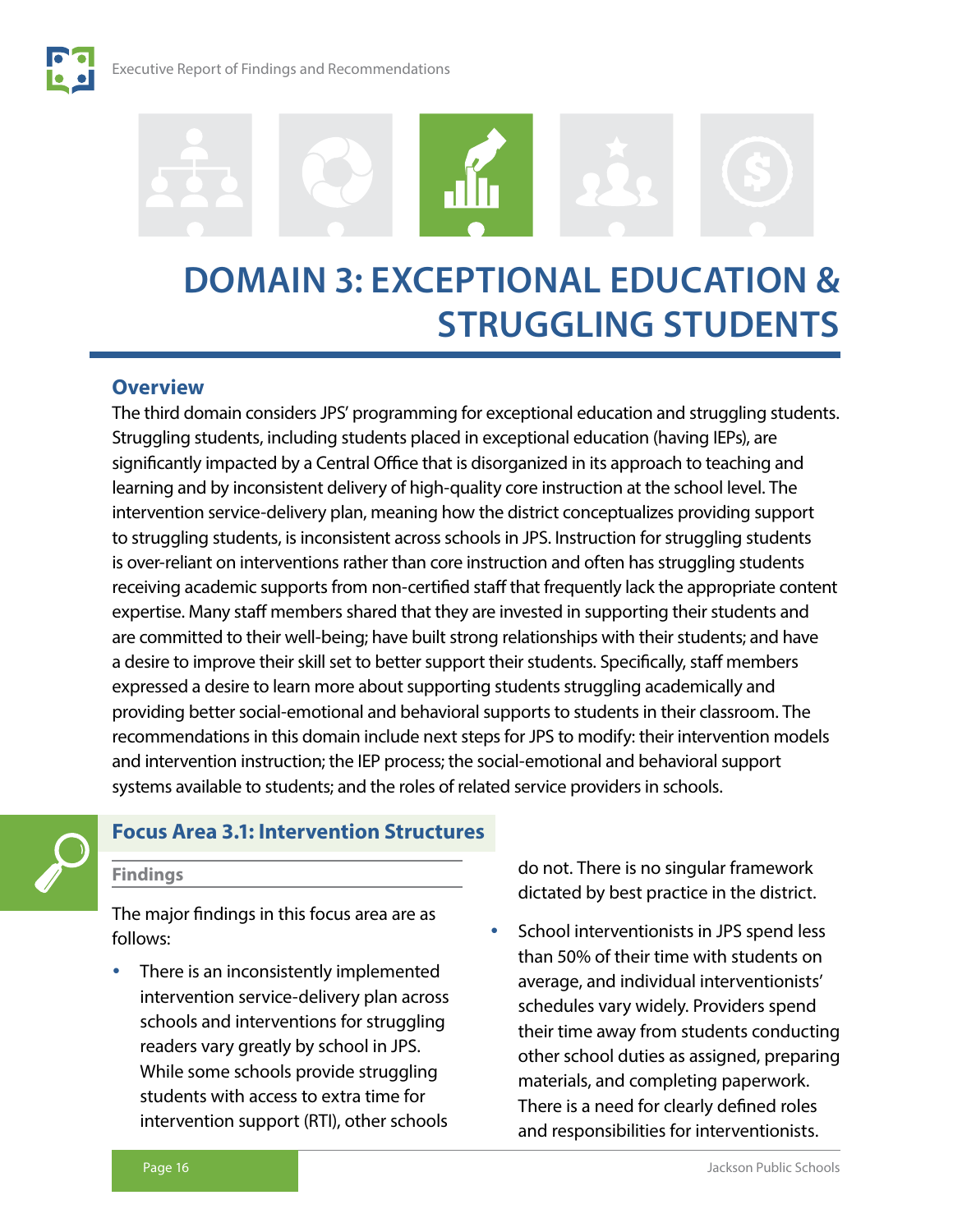

#### <span id="page-19-0"></span>**Recommendations**

The recommendations for this focus area are:

*Recommendation 3.1.1 Develop a menu of effective intervention models*

 Develop and provide a consistent selection of extra-time models, aligned with the district's Response to Intervention (RTI) framework, for schools to adopt.

*Recommendation 3.1.2 Develop consistent intervention schedules*

 Set consistent guidelines district-wide to determine what class time (e.g., reading, math, etc.) students cannot miss when they receive intervention.

*Recommendation 3.1.3 Provide all struggling students with consistent intervention*

 Integrate all struggling students, including students with mild-to-moderate disabilities, into the extra-time model to maximize the benefit of these efforts for as many students as possible.

*Recommendation 3.1.4 Maximize interventionists' time with students* 

- Integrate interventionists within the extra-time model so that their time with students is maximized.
- Review interventionists' additional responsibilities (i.e. assigned school duties) and streamline their work to further maximize the time that they can spend with students.



#### **Focus Area 3.2: Effectiveness of Intervention Instruction**

#### **Findings**

The major findings in this focus area are as follows:

- Students who are among the most vulnerable learners in the district are receiving their interventions from the least qualified adults.
	- ο Multiple non-certified staff members support the district's struggling students in intervention services. Three such paraprofessional roles are teacher assistants, classified

school interventionists, and school interventionist assistants.

- ο Despite having limited training and certifications, teacher assistants spend on average 85% of their time supporting the district's most at-risk students on academic content.
- ο Despite having no clear standards for certification or training, classified school interventionists and school intervention assistants in JPS spend 100% of their time supporting students academically.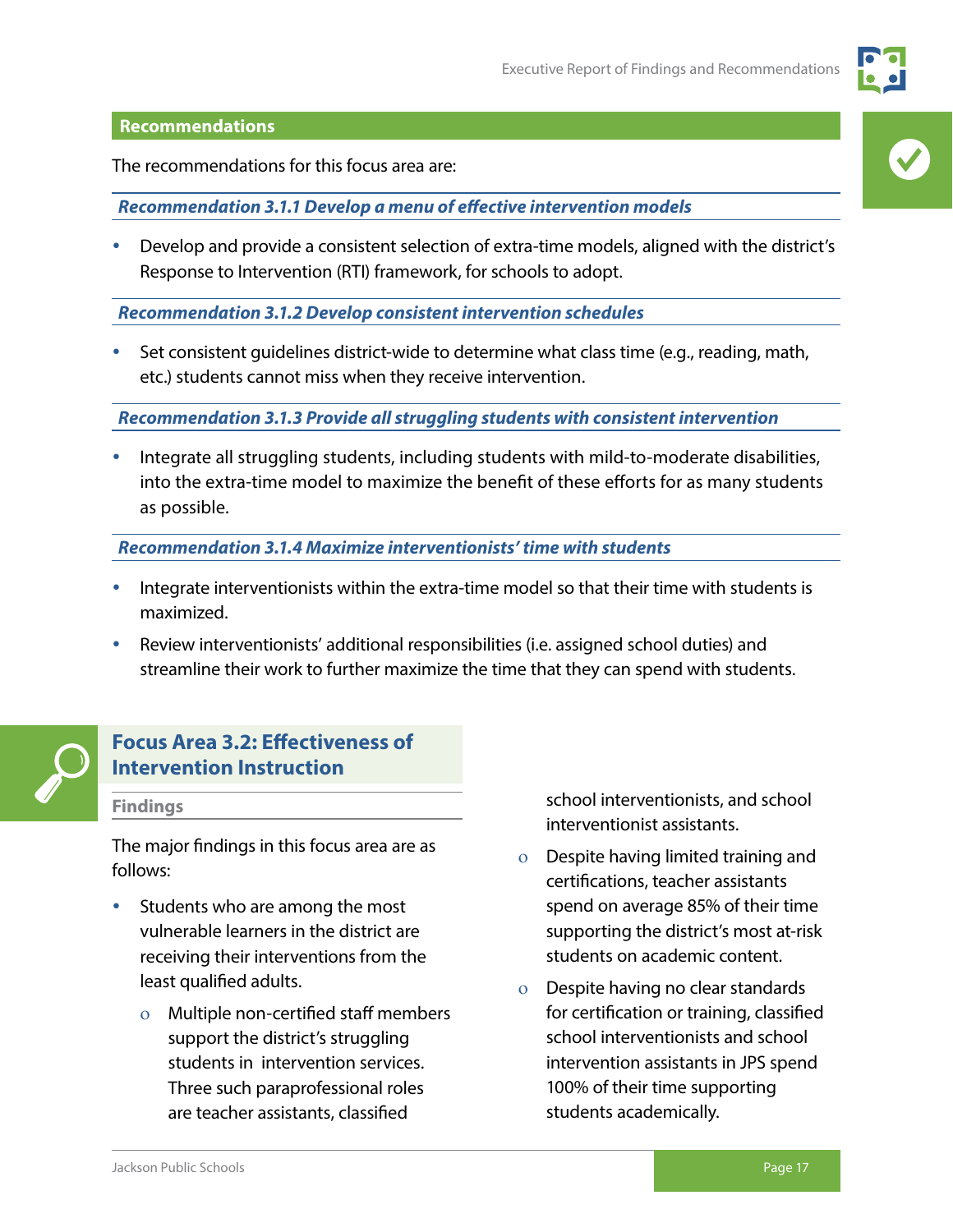#### <span id="page-20-0"></span>**Recommendations**

The recommendations for this focus area are:

*Recommendation 3.2.1 Reassess roles and responsibilities of staff members to ensure that struggling students receive instruction from content experts*

- Ensure that all struggling students receive instruction from staff who have content expertise, providing knowledge and training where needed.
- Place teaching assistants in their areas of instructional and non-instructional expertise.
- Identify the strengths of current staff members, leverage those strengths when specializing staff roles, and provide training in special areas of identified needs.



#### **Focus Area 3.3: Individualized Education Program (IEP) Process**

#### **Findings**

The major findings in this focus area are as follows:

- JPS currently has an IEP system in place (System for Educational Management) but JPS exceptional education teachers are overwhelmed with their responsibilities and struggle to adequately service their large caseloads.
- There are no consistent quidelines in the district that direct how IEP paperwork should be completed.
- Exceptional education teachers on average spend approximately 60% of their time directly supporting students and the range stretches from 24% to 89%. When not supporting students, exceptional education teachers carry out a wide range of other tasks and responsibilities including other school duties as assigned, planning, and preparation of materials.

#### **Recommendations**

The recommendations for this focus area are:

*Recommendation 3.3.1 Examine and streamline the responsibilities of exceptional education teachers*

- Conduct interviews and focus groups with staff in order to:
	- ο Better understand their biggest pain points during their time spent apart from students.
	- ο Map certain responsibilities and identify potential efficiencies (efficiencies may occur if steps are either reduced or removed).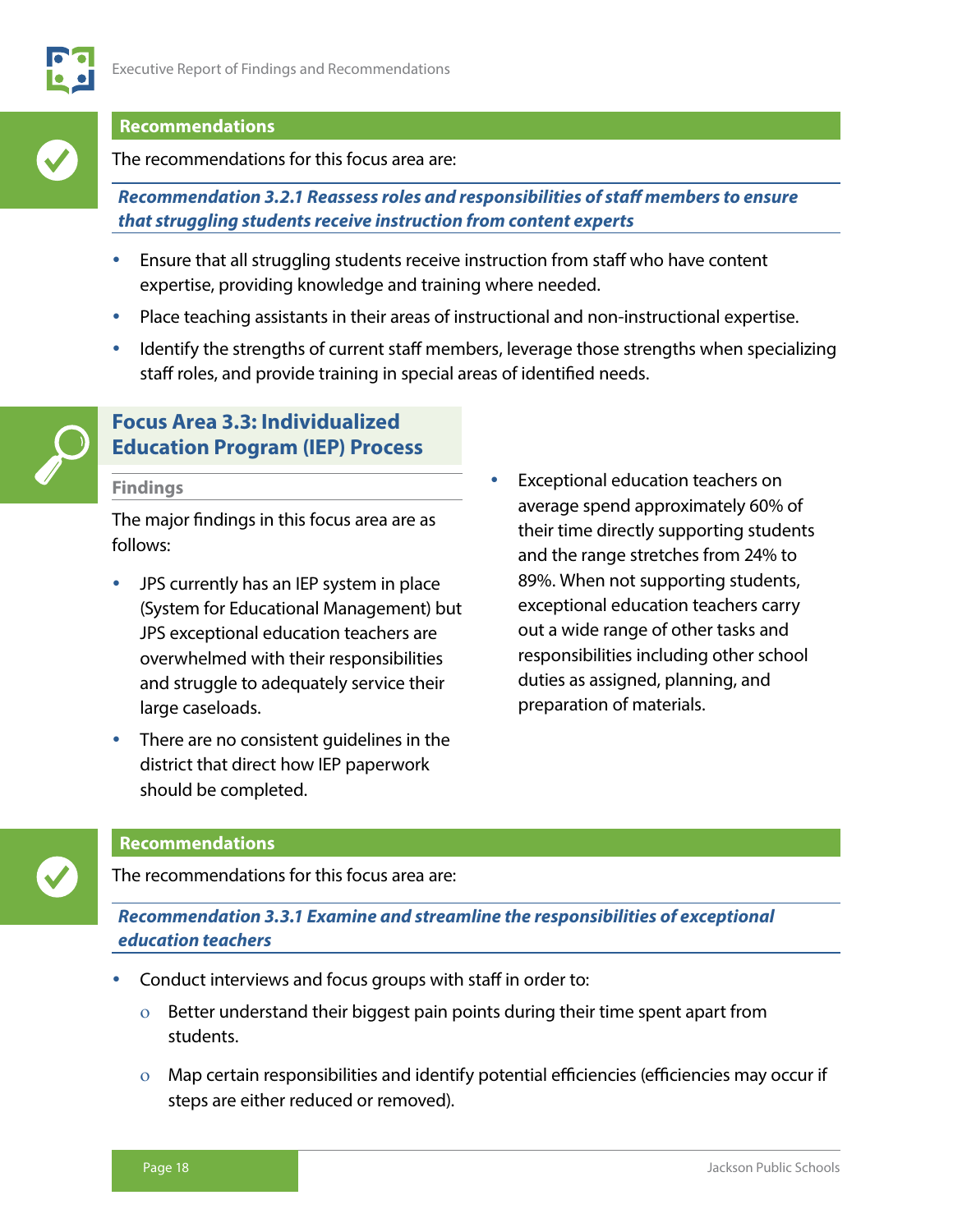- <span id="page-21-0"></span>ο Unearth questions that need to be escalated and resolved in order to implement efficiencies (oftentimes these questions are compliance-related).
- Develop and finalize new guidelines for streamlined processes.
- Communicate these new guidelines to case managers and teachers.
- Support case managers and teachers throughout the implementation process.



#### **Focus Area 3.4: Social-emotional and Behavioral Supports**

#### **Findings**

The major findings in this focus area are as follows:

- The district has a strong foundation for providing social, emotional, and behavioral supports within JPS' existing RTI system. Despite having these foundational supports, it is unclear how key roles fit together to create a coherent and proactive system.
- School psychologists and psychometrists, guidance counselors, and positive behavior specialists often lack coordination between their roles and responsibilities. As a result, some duties overlap that may not have to, and staff members' time may not be put to best

use. Role clarity and coordination is an aspect of how the district could improve the social, emotional and behavioral components of its existing RTI system.

- The district has wraparound supports and school programs to support students' social and emotional needs, but these services are inconsistently implemented and it is unclear how key roles and programs fit together to create a coherent and proactive system. Specific services and programs are:
	- ο Marion Counseling to provide additional counseling supports
	- ο PBIS
	- ο Tools for Life
	- ο The use of "calm down corners"

#### **Recommendations**

The recommendations for this focus area are:

*Recommendation 3.4.1 Research and implement a district-wide consistent framework to address Social-Emotional Learning (SEL)* 

*Recommendation 3.4.2 Develop all staff members' capacity to understand and address students' social-emotional needs*

 Provide the necessary training, resources, and supports to all teachers to build capacity to deliver social-emotional and behavioral supports to all students.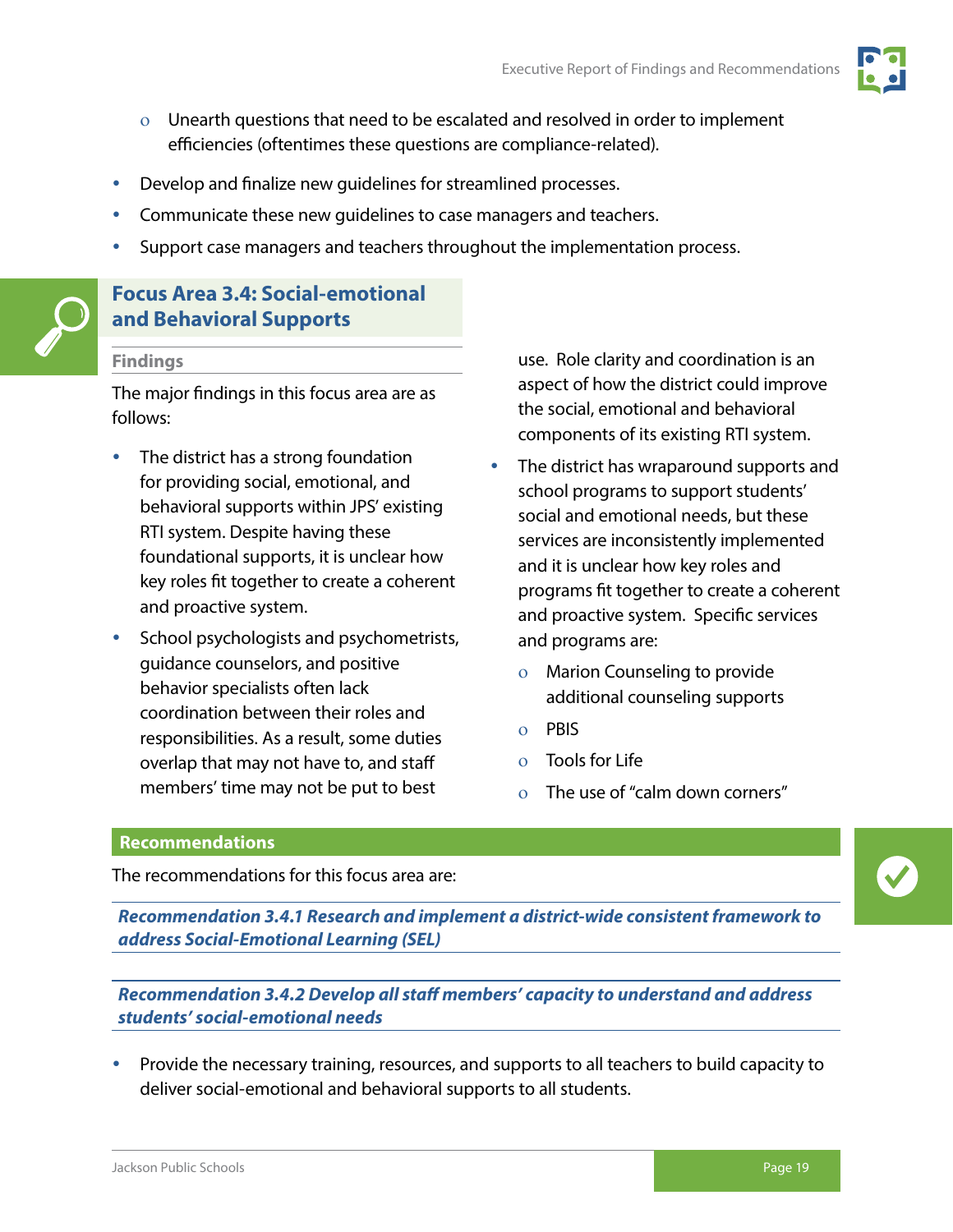

 Seek new or expand outside partnerships, e.g. with local counseling agencies or universities, to augment district resources.

*Recommendation 3.4.3 Clarify staff roles and responsibilities to determine how they can best support a comprehensive social-emotional learning strategy*

*Recommendation 3.4.4 Identify strengths and expertise within current staff in order to better leverage them within the context of the district's tiered system of supports*

*Recommendation 3.4.5 Streamline meetings, paperwork, and the overall IEP process across roles to increase the amount of time available to support students and provide strategies to classroom teachers*



#### **Focus Area 3.5: Related Service Providers**

#### **Findings**

The major findings in this focus area are as follows:

- Related service providers include speech and language pathologists, occupational therapists and physical therapists. The district would benefit from utilizing thoughtful scheduling based on student need and develop clear and consistent entrance and exit criteria for services.
- Related service providers spend time working directly with students, while also participating in evaluations, report writing, and data analysis. Proactive scheduling would help ensure that speech and language pathologists and other related service providers are able to maximize their time with students, keep

their workload to a manageable level, and meet all students' needs.

- JPS staff members serving as related service providers lack guidance/structures on how they spend their time and how to more effectively leverage their time to serve more students, making it challenging for staff to schedule their services and group students appropriately.
- Speech and language therapists spend the majority of their time in group sizes serving only one or two students per session, which significantly impacts the overall number of students they can see and potentially leaves some students without adequate service.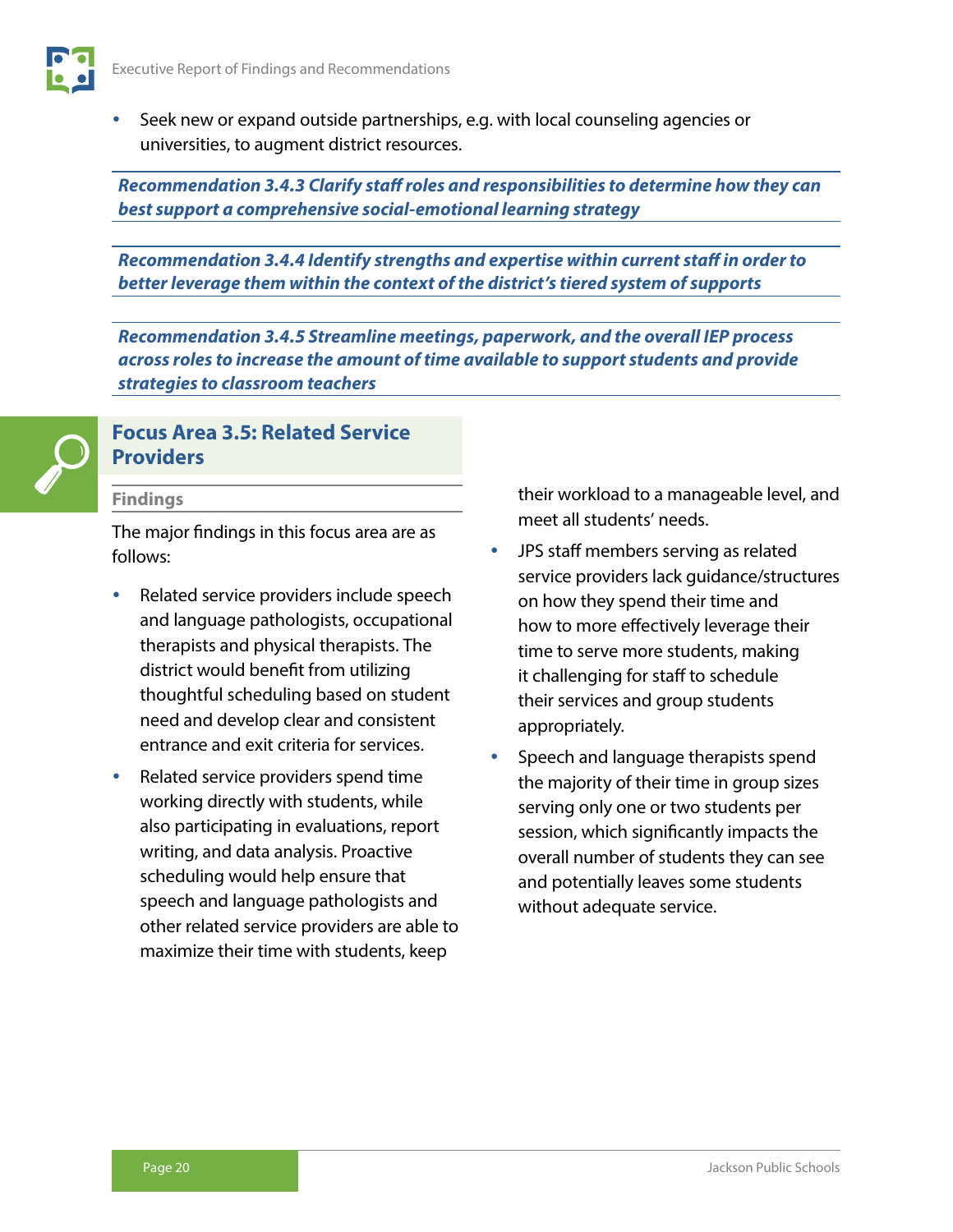

#### **Recommendations**

The recommendations for this focus area are:

*Recommendation 3.5.1 Develop and implement clear role guidelines for related service providers (speech and language pathologists, occupational therapists and physical therapists)*

- Develop role guidelines for time spent with students, considering both direct and consultative service responsibilities.
- Develop guidelines for group size for related services and consultative services, based on the intensity, grade level, and type of student need.
- Implement these guidelines with thoughtful scheduling of related services providers.
- Develop potential IEP process efficiencies which may allow staff to spend more time with students.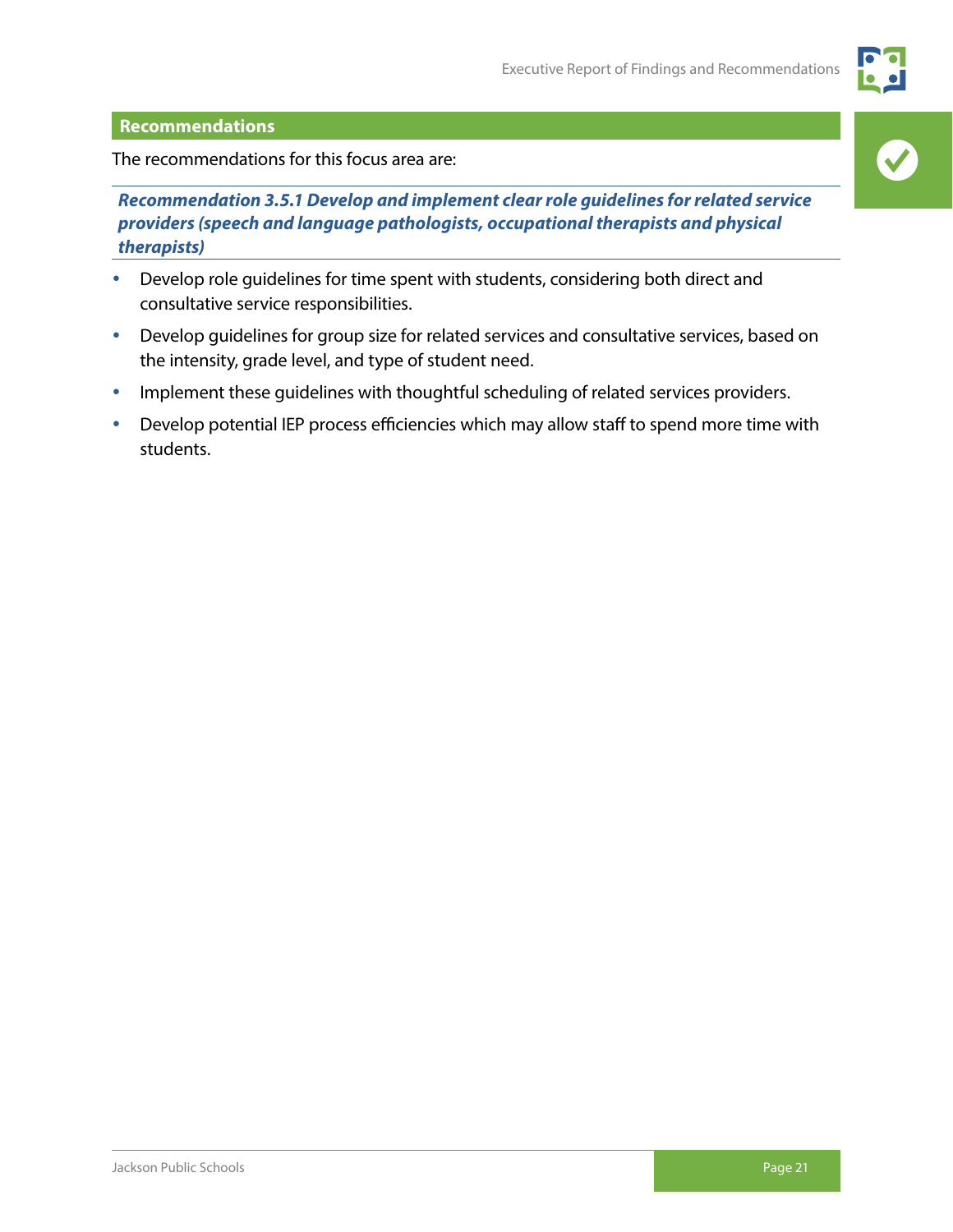<span id="page-24-0"></span>

### **DOMAIN 4: TALENT MANAGEMENT**

#### **Overview**

Domain 4 considers talent management structures, processes, and practices across the district and school levels in JPS. JPS struggles with leadership capacity at all levels of the organization. At the district level, the study team assessed the current principal supervisor model in which four area superintendents oversee grades K-12 for between 9 and 16 schools. Conversations across stakeholder groups indicated that most consider the current model in need of revision. Specifically, school and Central Office staff noted the large and disparate numbers of schools that area superintendents oversee; the additional responsibilities that area superintendents have beyond principal development; and inconsistent practices in principal development across networks as major concerns.

Regarding professional development opportunities for school leaders and teachers, the study team found that the district needs structure and alignment on expectations and processes to systematically improve educators' capacity. This is evidenced by poor student achievement and high rates of leader and teacher attrition. There is an inconsistent approach to instructional coaching for teachers across the district (some schools do not have instructional coaches at all), and coaches' efforts are often scattered due to a lack of clear direction and expectations from school leadership teams.

Finally, with regard to the district's performance evaluation system, school staff cited a lack of a rigorous and consistently implemented evaluation plan. Some Central Office leaders indicated that they are not evaluated at all and that the

district does not currently link performance evaluation with student achievement data or other quantifiable measures. Teachers and leaders widely expressed interest in receiving more substantive, consistent feedback on their practice.

The recommendations in this domain include steps for JPS to make revisions to its principal supervisor model; increase the capacity of its educators; develop a robust plan for recruitment and retention; and codify expectations for performance at all levels through an accountability system based on the instruction framework.

#### **Focus Area 4.1: Principal Supervisor Development**

#### **Findings**

The major findings in this focus area are as follows:

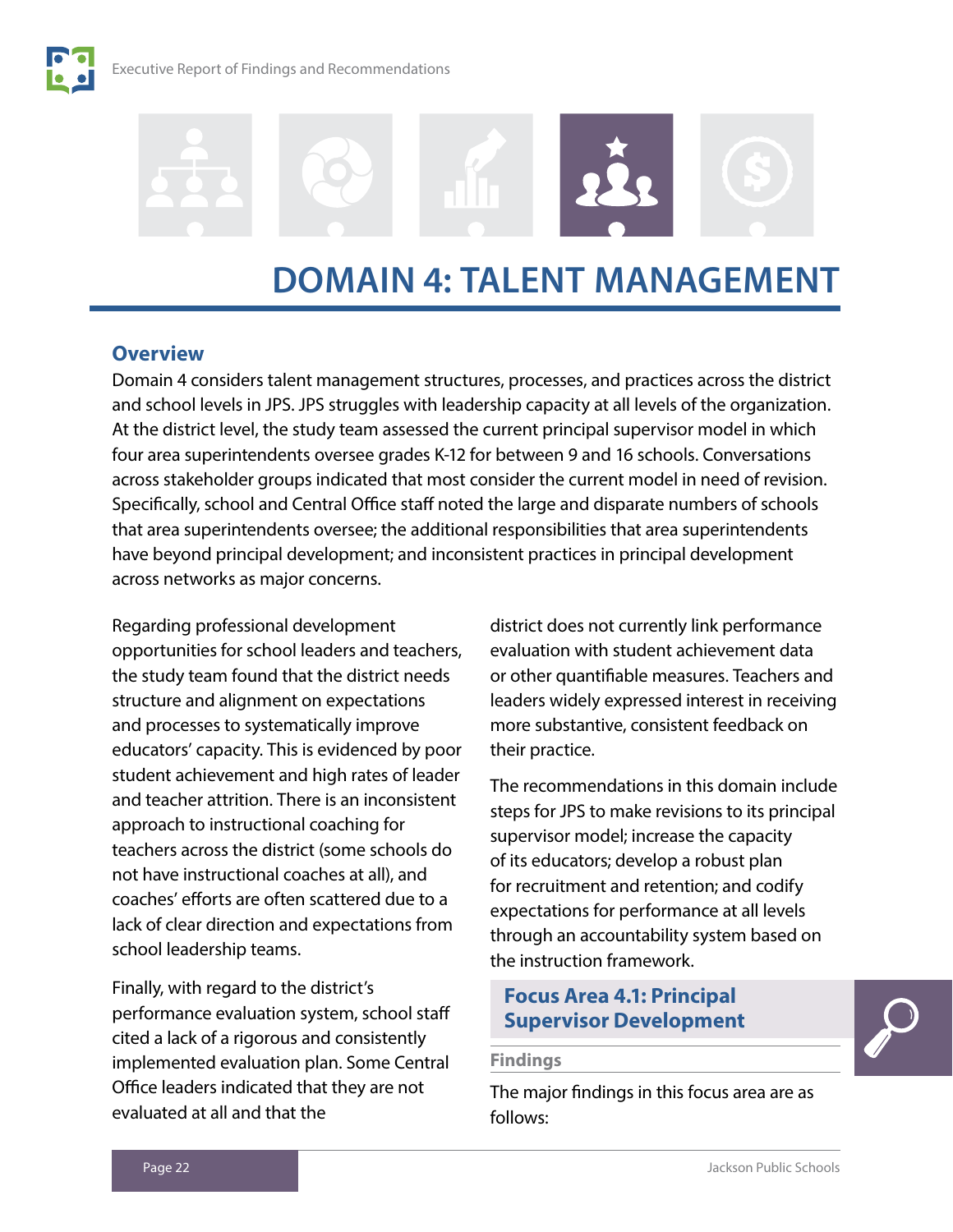

- JPS uses a principal supervisor (area superintendent/assistant superintendent) model to distribute responsibility for schools and principals. Areas for improvement exist in the principal supervisor role in JPS based on researchbased best practice and what research says about equity for all students in a district this size.
- There are currently four principal supervisors who oversee all schools K-12 in their geographically assigned area.

Each principal supervisor is responsible for between nine and 16 schools.

 School and Central Office staff consistently cited challenges associated with the current practice, including the large and disparate numbers of schools principal supervisors oversee, additional responsibilities they have beyond principal development, and the inconsistent practices in principal development across the networks.

#### **Recommendations**

The recommendations for this focus area are:

*Recommendation 4.1.1 Delineate and clearly communicate the role and required competencies of principal supervisors and narrow principal supervisor responsibilities and spans of control*

- Provide a definition of roles and scope of responsibilities for all Central Office employees, and, urgently, principal supervisors.
- Eliminate the many additional responsibilities principal supervisors currently have, allowing them to focus specifically on developing, coaching, and evaluating principals.

*Recommendation 4.1.2 Use national standards, such as the Council of Chief State School Officers' Model Principal Supervisor Professional Standards, to develop a framework that identifies key competencies for the role of principal supervisor and specific action steps to improve the efficacy of the role in JPS*

- Strategically select and deploy principal supervisors, matching skills and expertise to the needs of schools.
- Provide principal supervisors with the professional development, training, coaching, and feedback they need to assume new instructional leadership roles.
- Assess principal supervisors' skills and expertise to determine if there is a match with the reconceptualized role of principal developer.
- Hold principal supervisors accountable for the progress of their schools, and ensure alignment in the processes and measures used to assess teacher, principal, and principal supervisor performance.
- Base a portion of the principal supervisors' evaluations on specific metrics on principal effectiveness and student achievement.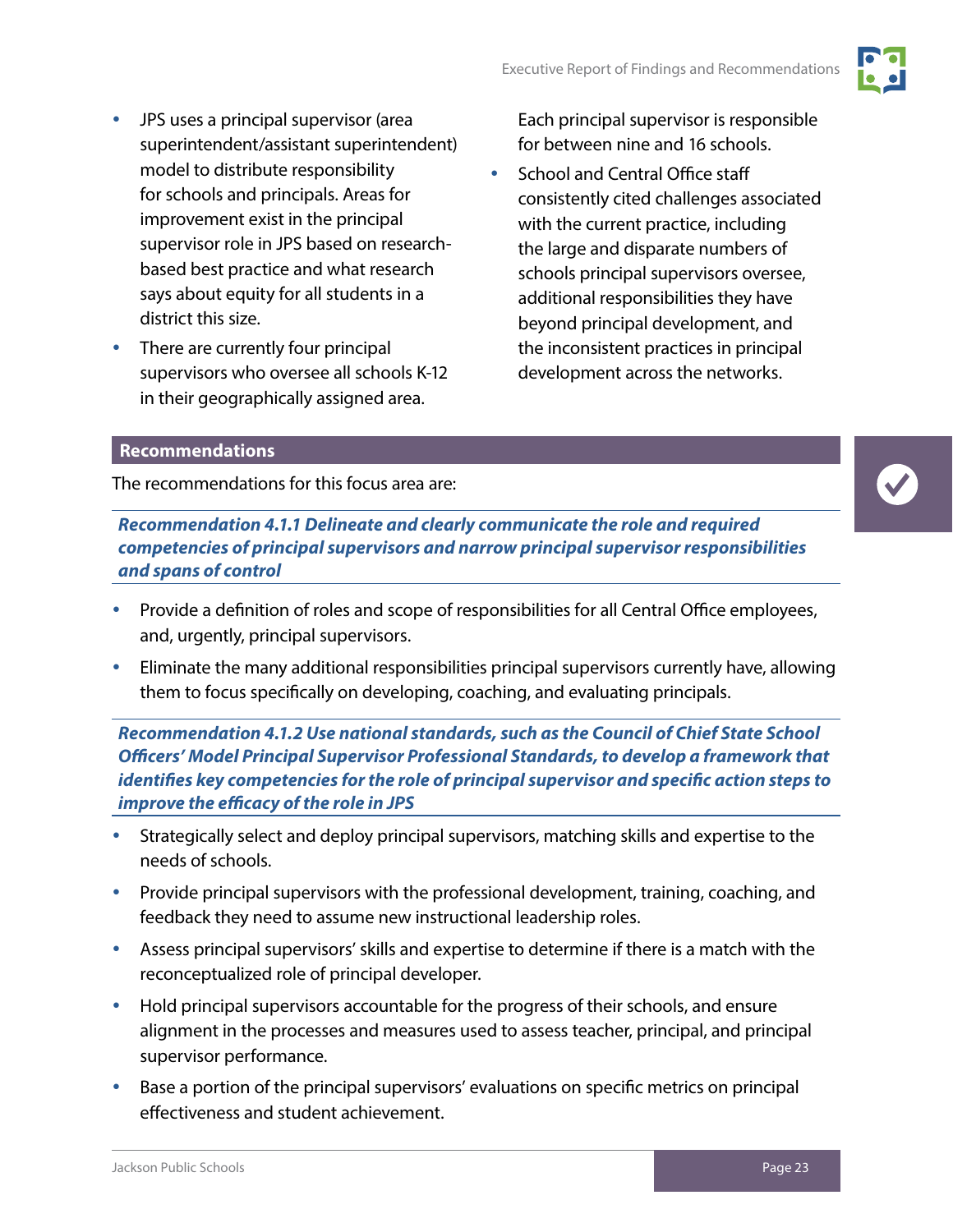<span id="page-26-0"></span>

 Establish information-sharing policies or procedures to ensure clear lines of communication and collaboration between principal supervisors and Central Office staff.



#### **Focus Area 4.2: Leadership Development – School Level**

#### **Findings**

The major findings in this focus area are as follows:

- There is uneven leadership capacity in JPS. While there are some bright spots, JPS struggles with leadership capacity at all levels of the organization, including schools. The district needs structures to systematically improve building leaders' capacity.
- A factor contributing to the leadership capacity challenge is that many leaders

in the leadership core are novice and are leading novice teaching staffs.

 Other factors in JPS point to the need to develop a principal supervisor model that is consistent across the district and one that leverages a consistent approach to improving instructional core and shifting achievement. JPS students experience a high rate of transience, further necessitating equal access to consistent, effective supports and opportunities across areas.

#### **Recommendations**

*Recommendation 4.2.1 Define and codify expectations regarding the beliefs and practices of highly effective leaders (see Recommendation 2.1.2 as well)*

*Recommendation 4.2.2 Research and implement an instructional leadership and principal support framework to establish common language and understanding of the vision for leadership in JPS*

 Ensure that principal supervisors are calibrated on the elements of the framework so that there is equity in implementation.

*Recommendation 4.2.3 Align resources and create conditions to meet the needs of principals and develop their leadership capacity*

- Develop a calendar of regularly scheduled sessions for principal leadership development.
- Ensure that sessions contain a framework grounded in research and school-level problems of practice.

*Recommendation 4.2.4 Implement a principal supervisor model that attends to principals' development*

 Provide principals with high-quality, differentiated professional development, jobembedded observation, coaching and feedback support.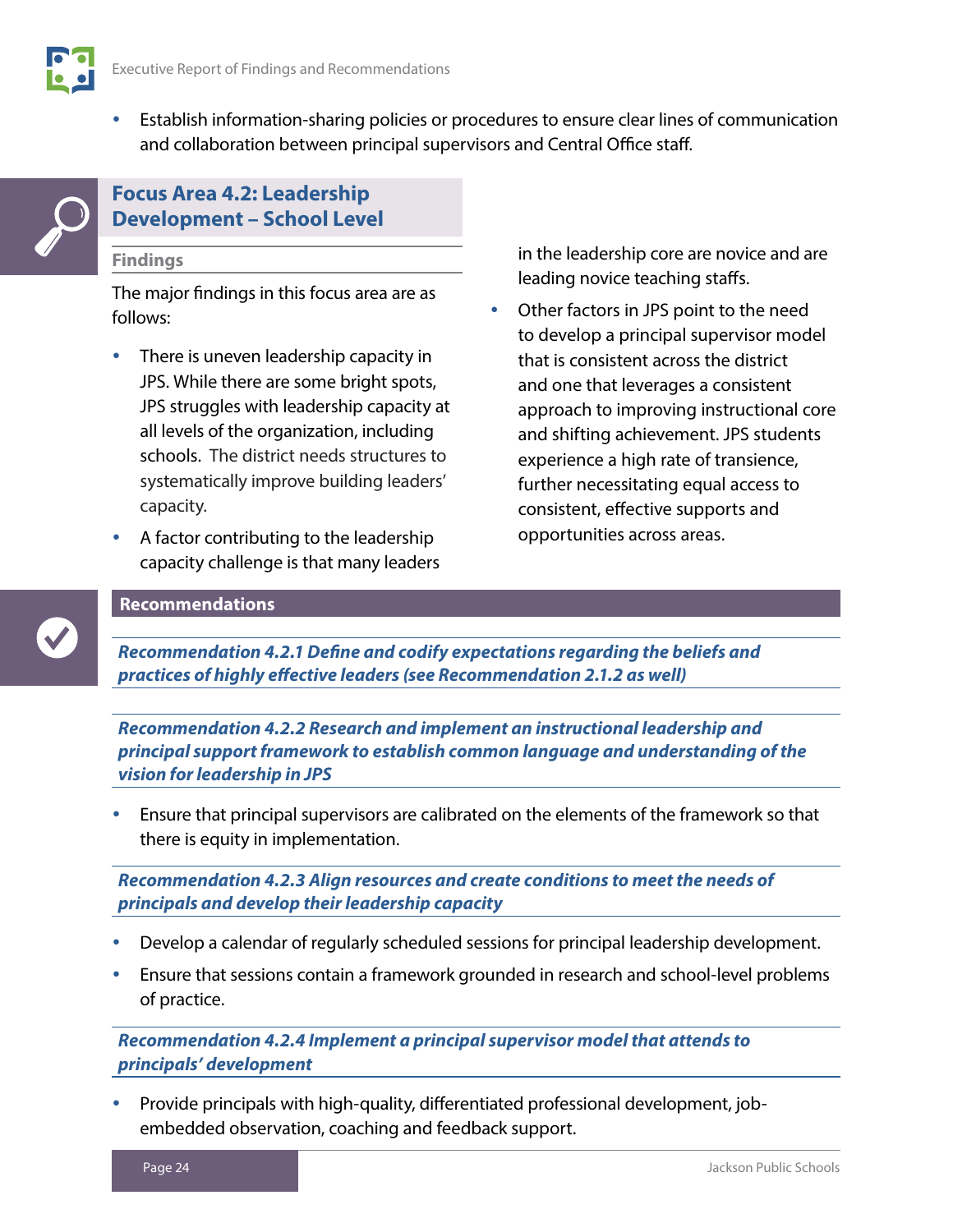

- <span id="page-27-0"></span> Develop principals' understanding and implementation of effective instructional leadership teams.
- Develop and stage principal leadership academies to ensure a coherent understanding and actualization of core leadership competencies.



#### **Findings**

The major findings in this focus area are as follows:

- Historically and pervasively poor student achievement suggests the need for JPS to develop and implement a plan for instructional coaching to develop teachers' capacity to improve instruction.
- The MDE currently provides literacy coaches for JPS elementary schools identified as having low English Language Arts scores and has a structured coaching model to help teachers shift instruction and achievement. Some JPS schools use the building's interventionists, theme

coaches (IB), principals, and others as quasi-instructional coaches. The district has also worked with multiple outside coaching consultants to provide contracted coaching services to teachers and administrators.

- There is no evidence of a common understanding nor approach to coaching being provided to teachers across the district.
- Staff shared that the coaching support they have received has been helpful in improving their instructional practice, but the district needs to increase coaching supports.

#### **Recommendations**

The recommendations for this focus area are:

*Recommendation 4.3.1 Convene a stakeholder group (teachers, teacher leaders, principals, etc.) to examine best practices in coaching and examine pockets of success within current coaching efforts to create the instructional coaching expectations for JPS*

- Gather data on high-performing teachers and the instructional practices that enable them to be successful in supporting all the needs within their classrooms.
- Examine pockets of success within current coaching practices.

*Recommendation 4.3.2 Create a plan that standardizes the recruiting, hiring, training, and staffing of coaches in each building*

- Develop a differentiated staffing model for schools, based on school size, number of teachers and student achievement.
- Hire and train coaches in accordance with newly established role guidelines.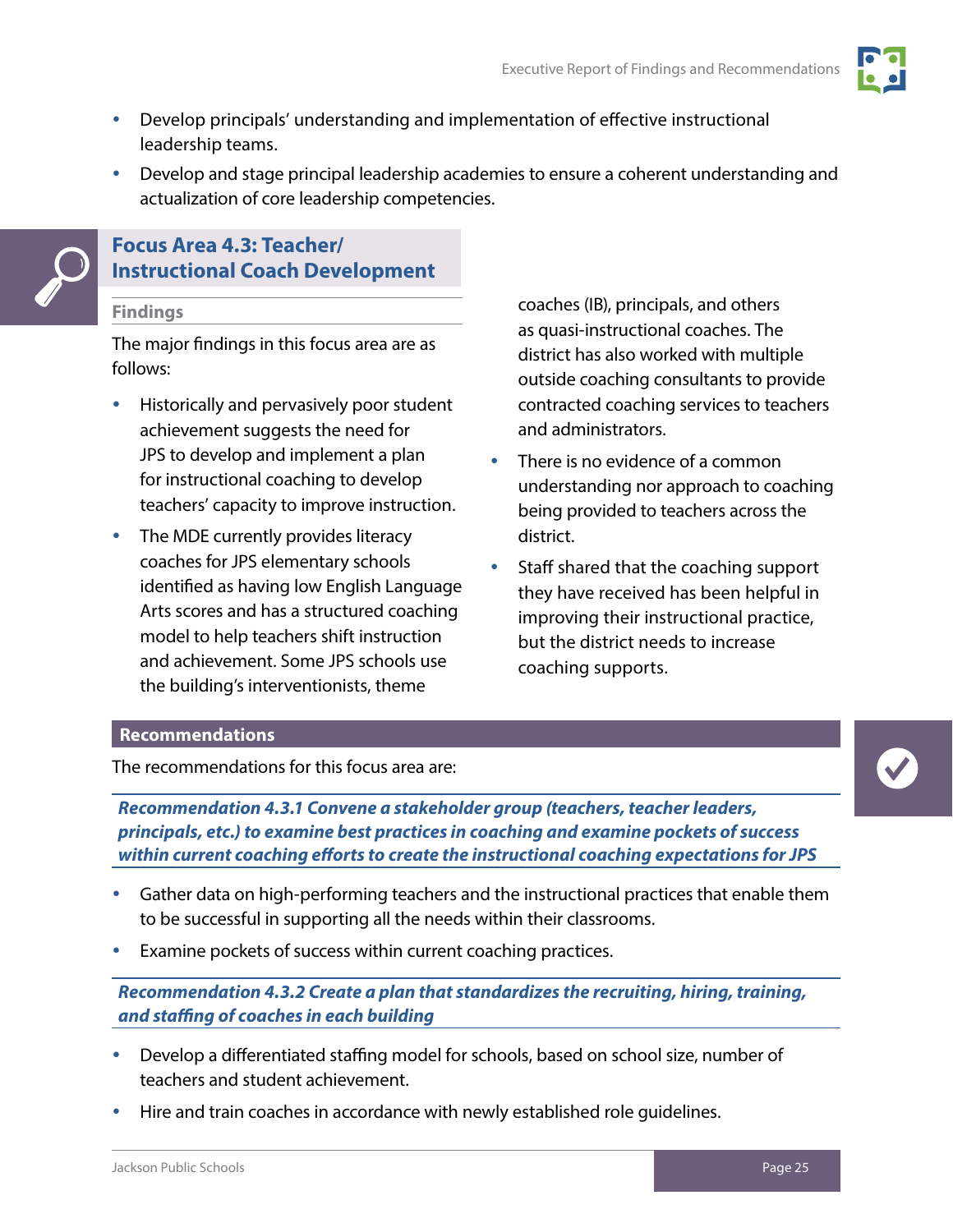<span id="page-28-0"></span>

 Develop common district expectations regarding the size of coaches' caseloads as well as the amount of time they should be spending with teachers on a weekly basis.

*Recommendation 4.3.3 Establish a Teacher Leader/Instructional Coach Leadership Academy*

Develop a framework and evaluation process for instructional coaches.

#### **Focus Area 4.4: Recruitment and Retention**

#### **Findings**

The major findings in this focus area are as follows:

- JPS experiences significant difficulty recruiting teachers and leaders and has high rates of teacher and leader attrition, resulting in numerous long term teacher vacancies. The district does not currently have a talent recruitment and retention plan developed to address these concerns.
- Staff at all levels need more differentiated and focused professional learning.
- Strategic staffing should be weighed as an approach to assure that schools serving the children with the greatest need have the best possible principals, teachers, and staff.
- There are currently no career pathways in place to ensure a plan for teacher advancement.

#### **Recommendations**

The recommendations for this focus area are:

*Recommendation 4.4.1 Develop a plan to expand the teacher and leader applicant pool and improve quality of hires through strategic recruiting, including use of social media* 

- Review current teacher and leader hiring sources and build strong relationships with neighboring colleges, universities, and alternate-route-to-certification programs to enhance current talent pool.
- Research existing sources of state and national talent such as the Mississippi Teacher Corps and Principal Corps Programs at the University of Mississippi, and Teach for America (TFA).

*Recommendation 4.4.2 Develop a formal teacher mentoring program for beginning teachers*

 Provide teachers in their first three years of service with formal mentors and job-embedded instructional coaching.

*Recommendation 4.4.3 Develop a talent retention plan* 

Identify current practices that facilitate retention of high-performing teachers and principals.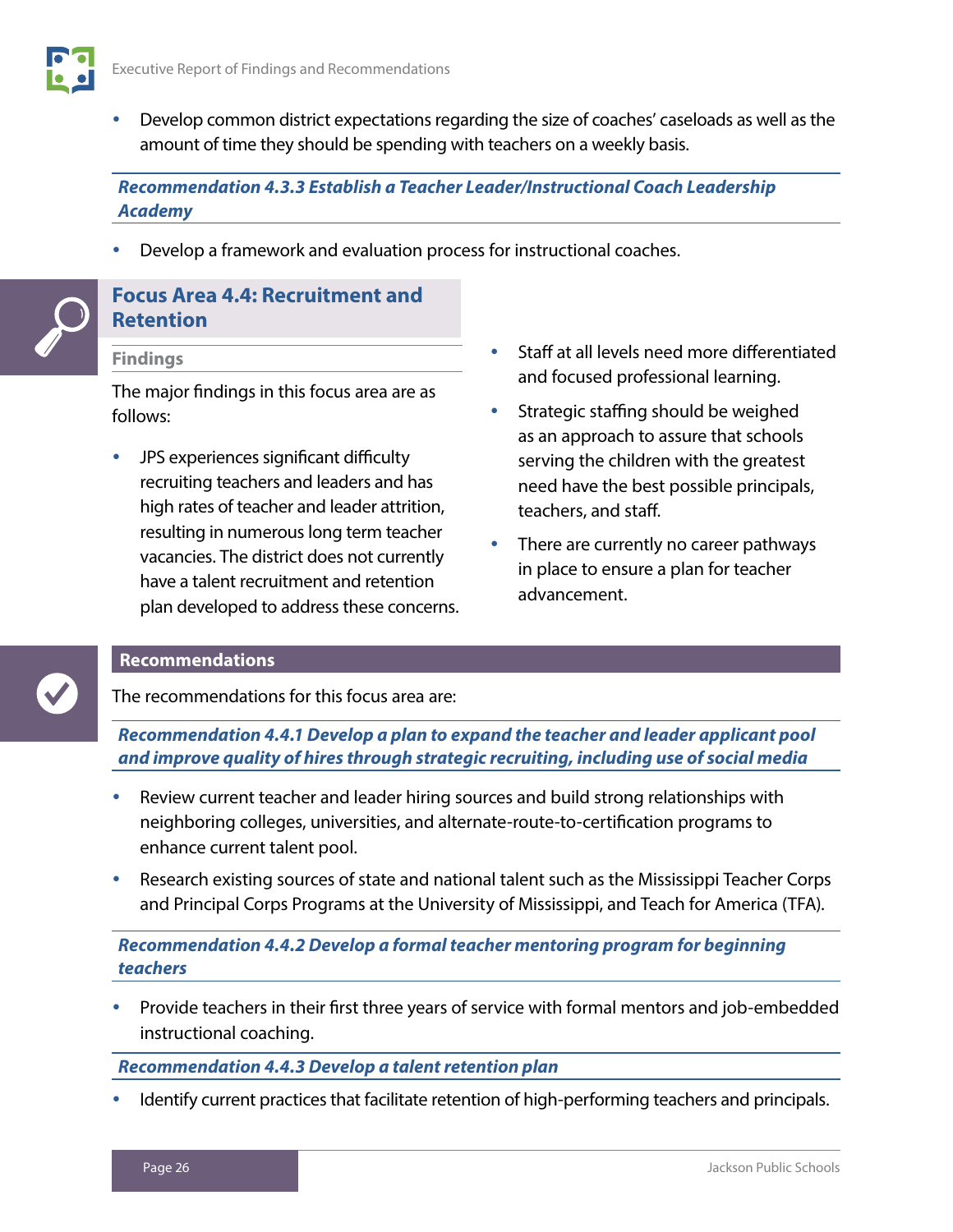

- <span id="page-29-0"></span> Research best practices of talent retention and develop an implementation plan for SY 2019-2020 that mediates the gaps between the district's current status and best practice.
- Research existing career pathways and best practice nationally. Develop a plan to build career pathways for high-quality teachers as an aspect of a talent retention plan.
- Research compensation practices that promote attracting and retaining effective teachers and principals, considering differentiated compensation based on performance.
- Include opportunities to move from high-quality teacher/teacher leader to aspiring, novice, veteran principal, and principal supervisor.
- Research and implement formal, informal, and asynchronous opportunities for teachers to collaborate with other teachers.



#### **Focus Area 4.5: Performance Evaluation Systems**

#### **Findings**

The major findings in this focus area are as follows:

- Performance management is a considerable concern in JPS. There is not a rigorous and consistently implemented evaluation plan in place.
- Some Central Office leaders indicated they they were not evaluated by anyone and that the district does not currently link performance evaluation with student achievement data or other quantifiable measures.
- Teachers and leaders expressed interest in receiving more substantive, consistent feedback on their performance.

#### **Recommendations**

The recommendations for this focus area are:

#### *Recommendation 4.5.1 Develop an accountability system for teachers, principals and Central Office leaders based on the instructional framework*

- Ensure that the accountability system uses multiple measures.
- Develop a performance-based accountability system that uses metrics related to student achievement (classroom/school/department goals and accompanying scorecards).
- Develop a support dimension that focuses on building capacity and access to opportunities for all staff members to continue to develop.

*Recommendation 4.5.2 Develop a system of relevant, job-embedded professional learning*

- Research systems of relevant, job-embedded professional learning.
- Develop a system to provide timely, relevant, job-embedded feedback and a coherent system of continuous and differentiated professional development for teachers, principals, and Central Office leaders to help improve capacity at all levels of the organization.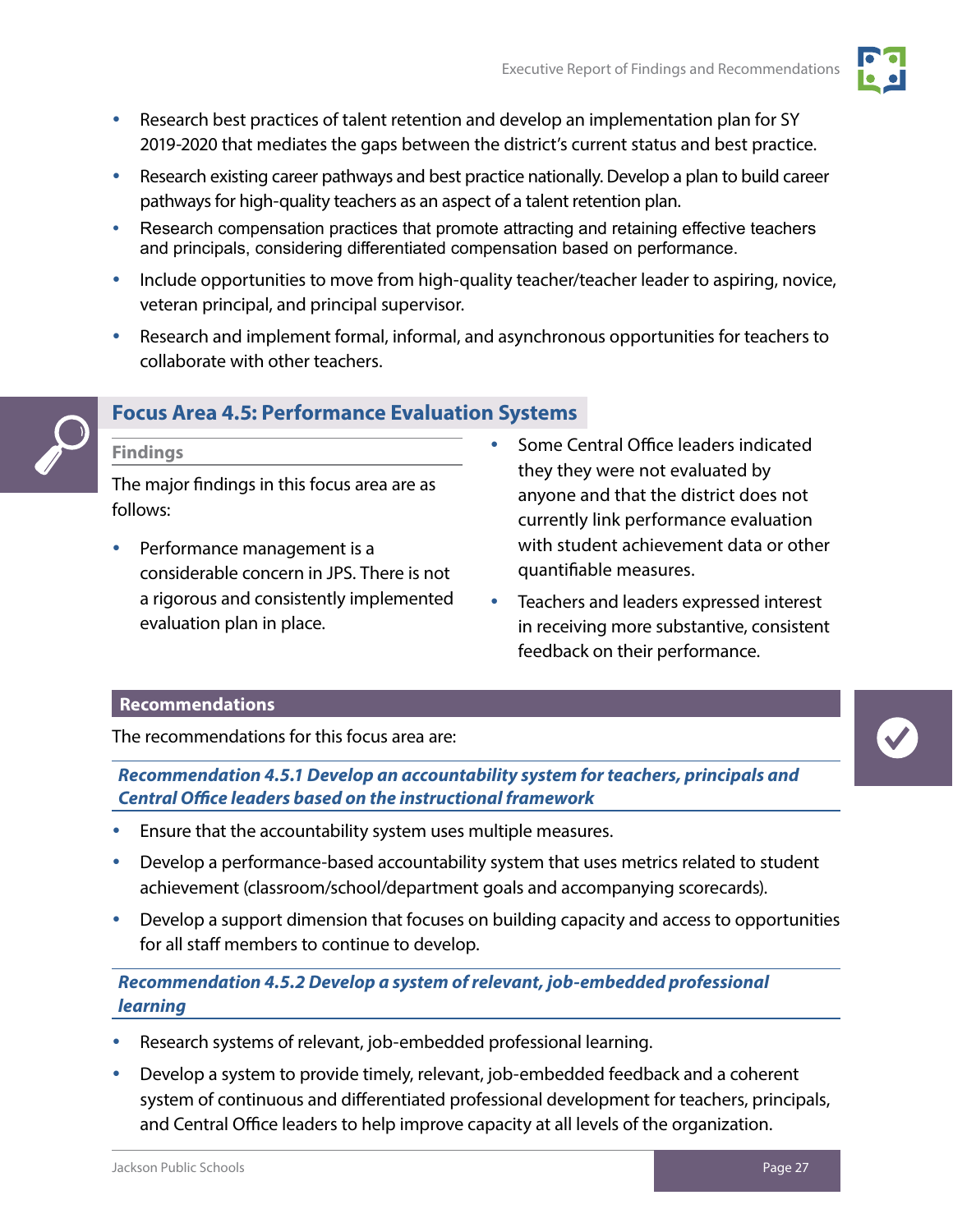<span id="page-30-0"></span>

- Develop professional learning opportunities for leaders to ensure consistency in observations across schools.
- Provide professional learning opportunities for teachers, ensuring these opportunities are directly aligned with real-time data from teacher evaluations.
- Research, purchase, and implement an online platform for performance management.

#### **Focus Area 4.6: Data Systems**

#### **Findings**

The major findings in this focus area are as follows:

- Assessment must be an integral and integrated part of students' instructional experience. The use of valid and reliable assessments is critical to helping teachers and leaders understand students' grasp of content and allows practitioners to make adjustments to core instruction to remediate or advance student understanding.
- District systems and processes in JPS can better support leaders and teachers in using data effectively to improve instruction and ultimately improve student achievement.
- Purchasing a robust Human Capital Management System will improve the district's ability to understand staff members' ability to improve student achievement.
- It will be important for the district to develop a consistent system for calculating student growth in order to standardize understanding of and improvement in student achievement.

#### **Recommendations**

The recommendations for this focus area are:

*Recommendation 4.6.1 Establish a cross-functional stakeholder group to study various methodologies for calculating student growth and select an outside vendor to support implementation*

- Convene a cross-functional stakeholder group to explore the differences in methodologies used to calculate growth.
- Explore the methodologies of organizations who are capable of providing these calculations (e.g. Colorado State University, Education Analytics at University of Wisconsin, and SAS Institute).

*Recommendation 4.6.2 Identify a robust Human Capital Management System (HCMS) for the district*

- Review functions needed from an HCMS.
- Purchase an HCMS to aggregate data across schools and disaggregate data for specific educators.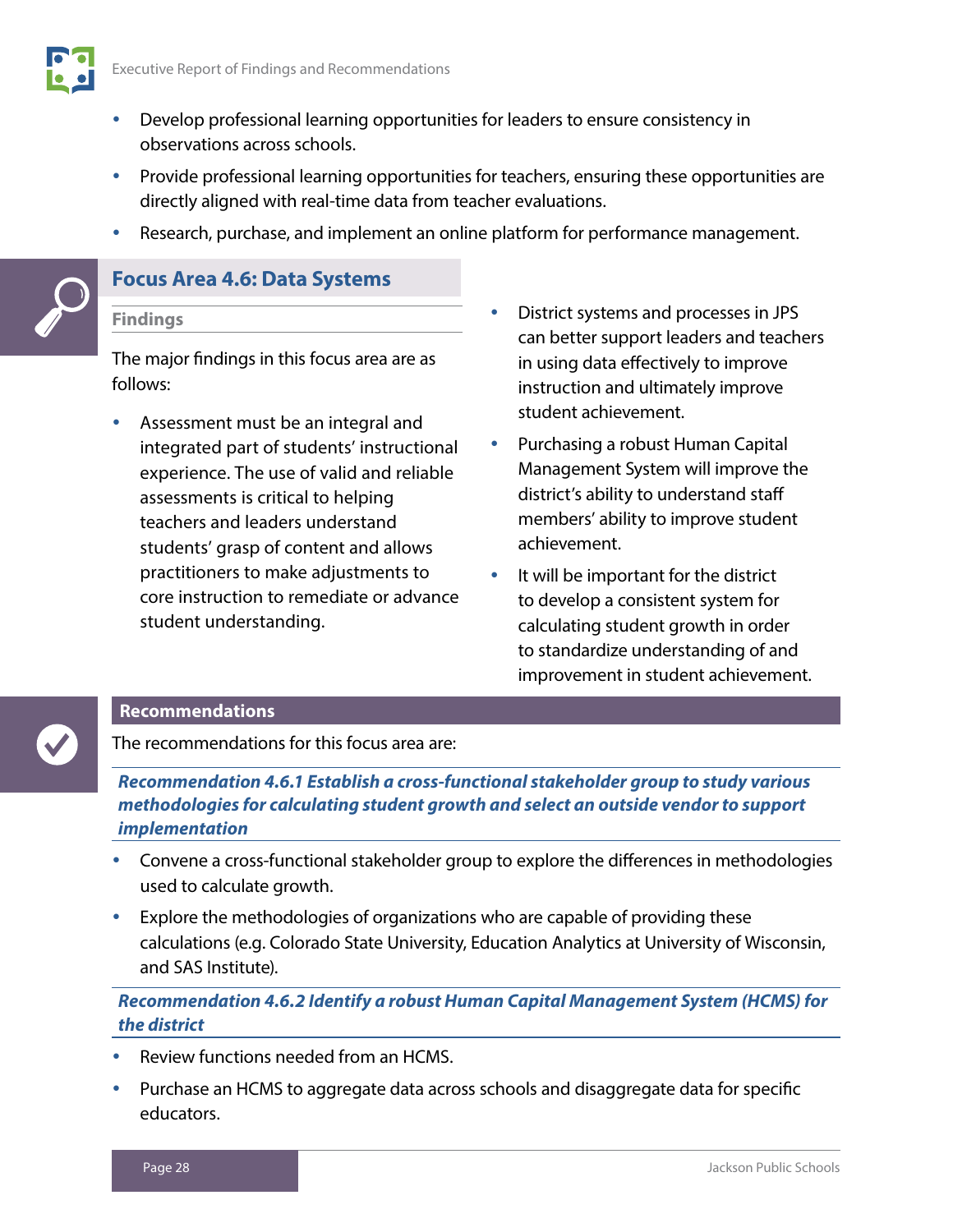

 Use data to make informed decisions on hiring, support, and non-renewal of employee contracts.

*Recommendation 4.6.3 Link the systems used/selected for student and educator data*

Explore new platforms' ability to link data to avoid siloing.

*Recommendation 4.6.4 Ensure the use of data within the district aligns with best practices*

- Align and distribute the ownership, access, and use of data to the greatest extent possible given the new organizational structure.
- Provide all departments with real-time access to all pertinent data in order to make the most informed decisions.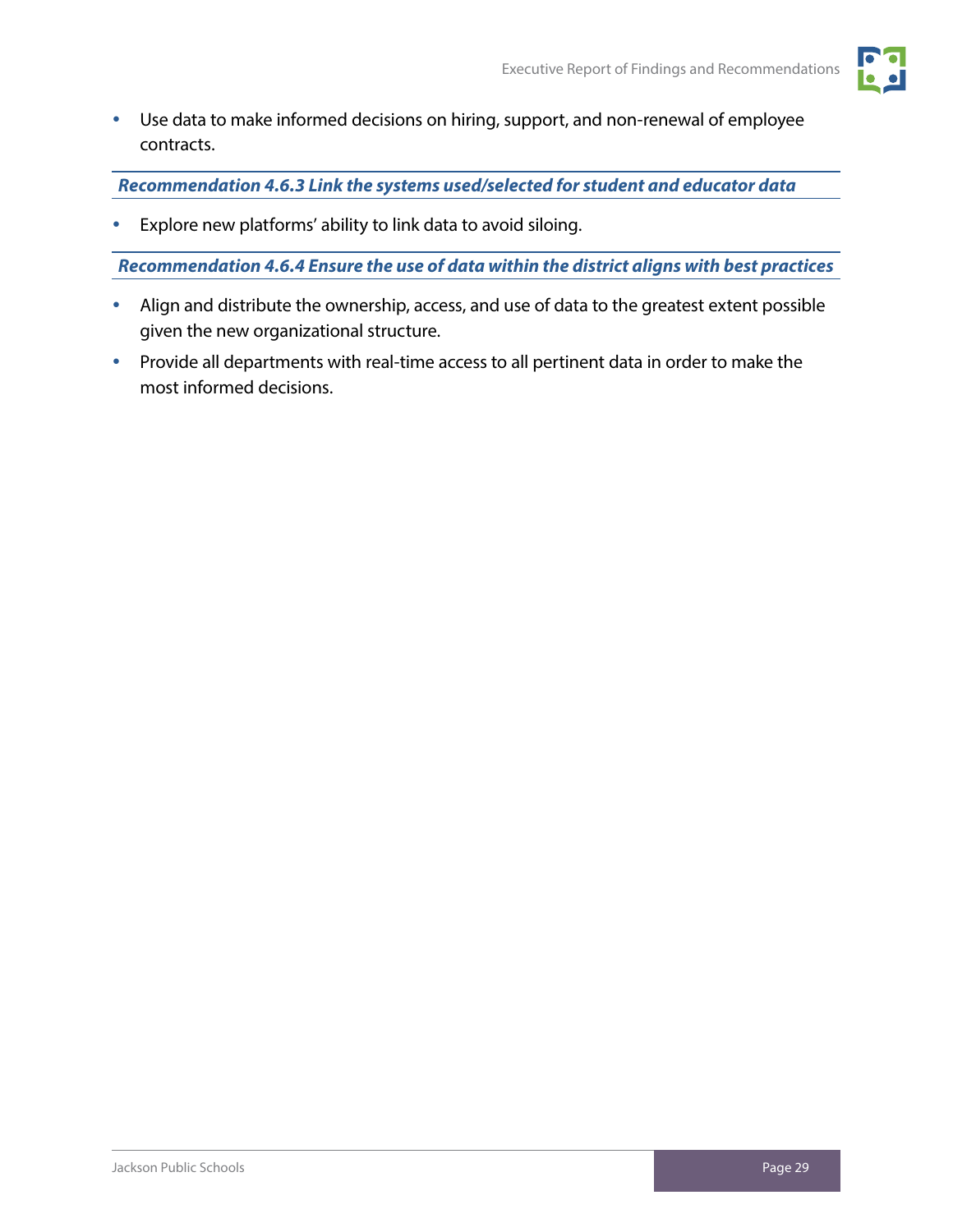

### **DOMAIN 5: FINANCES**

#### **Overview**

The final domain relates to the district's financial status. Similar to other areas of the district's operations, JPS has struggled financially for many years. To fully assess the district's financial situation, the study team conducted a historical analysis of district revenues and expenditures and assessed alignment relative to enrollment and other contextual trends. Additionally, through this assessment, the study team reviewed the overall budget development process, including a mapping of the district's budget timeline, an examination of available financial data at the time of budgeting, and an assessment of how decisions are made. The team further explored communication tools and strategies as a way of understanding the specific challenges of the district related to effectively managing the district's finances.

Over years of declining enrollment across the system, the district has not been able to adjust spending to match actual enrollment numbers. In fact, spending has remained roughly constant despite declining enrollment. Furthermore, the federal funds available to the district are not yet being fully utilized. These and other factors have combined to create a situation in which millions of dollars that could be directed to seeing real improvements in student achievement are either being lost or simply distributed across the system ineffectually.

Despite its fiscal challenges, the district does appear to have opportunities to improve its financial health and better align its budget and spending patterns to the resources that can support instruction and enhance services to students. However, some of the below opportunities may require that

tough decisions and trade-offs be made to attain desired goals, and this context should be kept in mind when considering any potential next steps. The purpose of this fiscal assessment is to provide data and perspectives that can better enable district leadership to make the difficult decisions that will be necessary as it seeks to strike the appropriate balance between fiscal responsibility while maximizing supports and services to students. Three areas specifically covered here are staffing guidelines, the use of federal funds, and spending on contracts.

#### **Focus Area 5.1: Staffing Implications**

#### **Findings**

The major findings in this focus area are as follows:

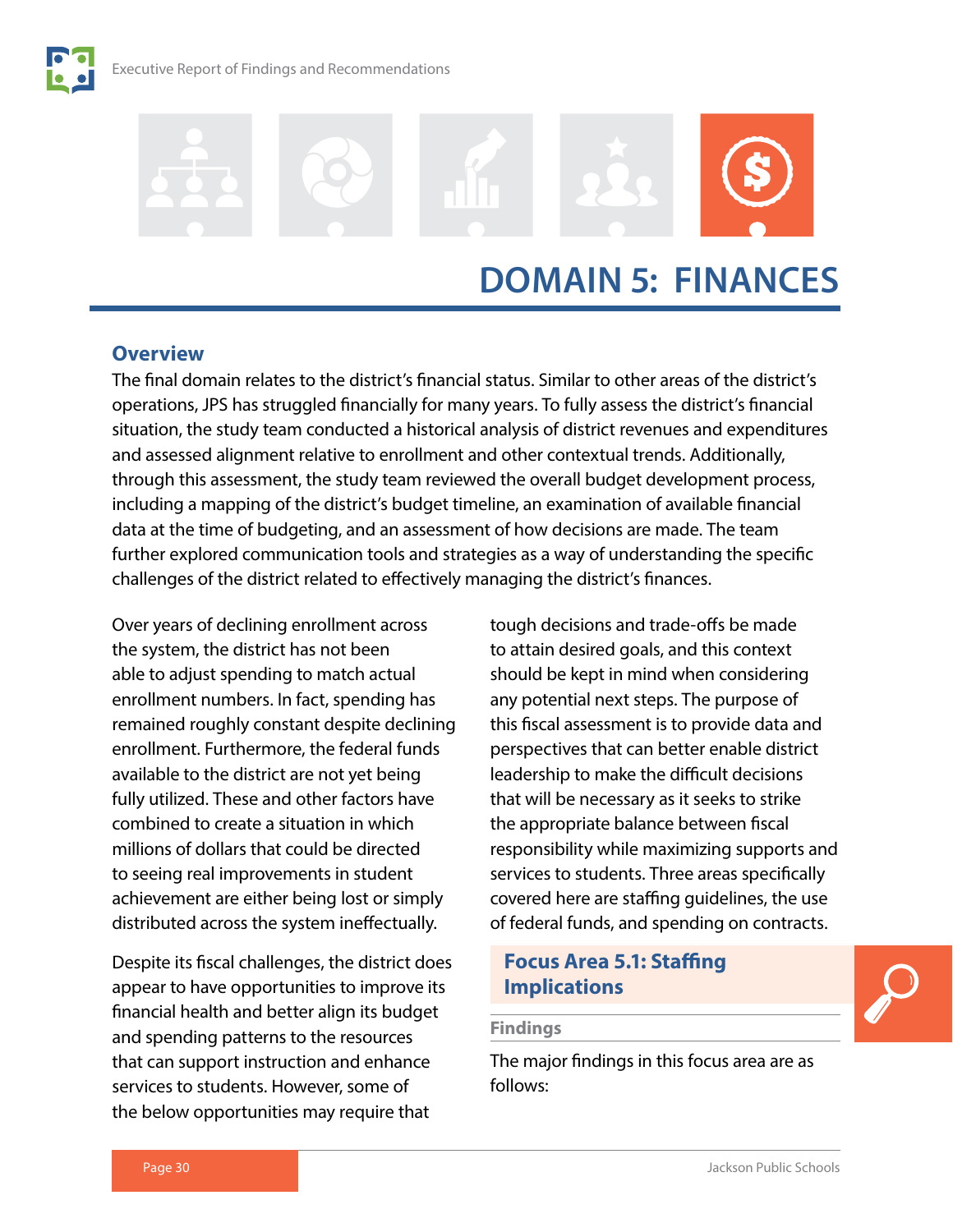- A steady decline in enrollment in JPS has led to a revenues decline and an increase in per-pupil spending. JPS has not made appropriate and equivalent changes to their costs or staffing at the same rate as declines in revenue.
- *Elementary schools:* The district is not currently staffing elementary schools to current enrollment levels. If the district raised its average class sizes, and still kept class sizes well below the state maximums, the district could reallocate up to 57 FTE and dedicate funds towards other priorities, such as instructional coaches.
- *Middle schools:* JPS currently staffs its middle schools using a teaming model in which a cohort of students are taught core courses by a team of teachers. However, there is currently no uniform approach to teaming.
- ο Because resources are heavily leveraged in this model, the district should examine whether the team model is delivering the desired outcomes given the cost of the investment.
- *High schools:* The district is not currently staffing to enrollment at high schools. If the district slightly raised its average class sizes, while still keeping class sizes well below the state maximums, the district could reallocate up to 99.6 FTE and dedicate funds towards other priorities.
- Class sizes vary greatly both within and across high schools in core and noncore classes. Additionally, there are several low-enrollment courses, and a key component to managing class size is to manage low-enrollment courses. Currently, courses with 15 or fewer students are being offered across all seven high schools.

#### **Recommendations**

The recommendations for this focus area are:

*Recommendation 5.1.1 (Elementary School) Right-size class size and staffing*

- Consider slightly increasing class sizes so that they are larger than current practices but still well below state maximums.
- Assign staff based on forecasted student enrollment trends.
- Review how staff are allocated to schools.
- Consider reconfiguring grade spans in elementary schools.
	- ο For example, shifting from K-5/K-8 school configurations to K-1, 2-3, and 4-5 school configurations.
- Consider using multi-age classrooms.

*Recommendation 5.1.2 Given expected declining enrollment among students at the elementary grade level, consult with a third-party organization experienced in school consolidations/closings to identify strategies to align enrollment to staffing more quickly and aggressively*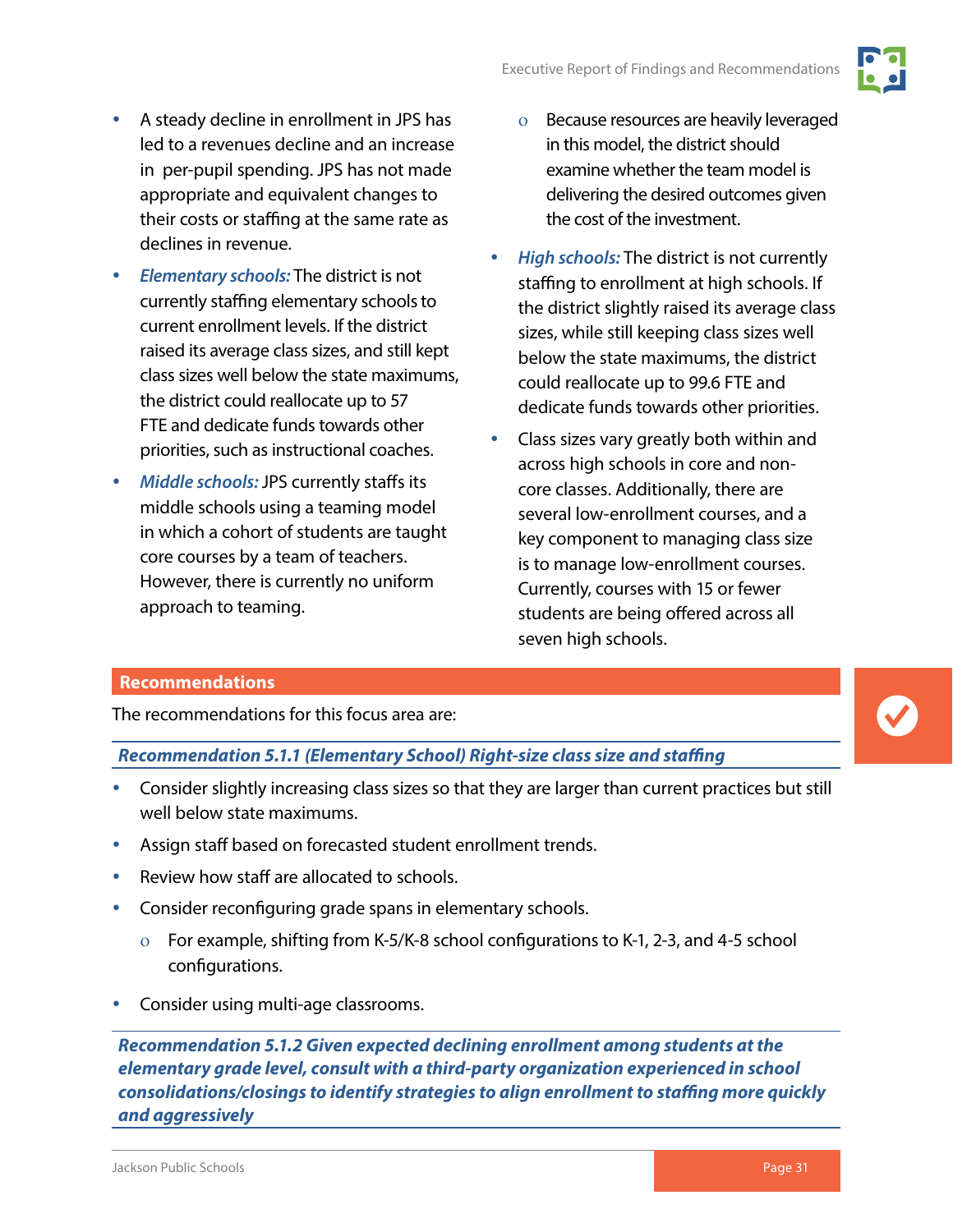

*Recommendation 5.1.3 (Middle School) Decide whether the team model is still the most viable model for the district as well as how to allocate staff considering class sizes best for student achievement and use of resources*

- Commit to training teachers, providing appropriate structures, and ensuring time is well used to ensure an effective middle school teaming model OR shift away from the teaming model and devote resources elsewhere.
- Establish district-wide class size targets and use state maximums for core and non-core classes.
- Review variance in both core and non-core class sizes within and between each school.
- Develop guidelines for the content and scheduling of independent study and study skills courses.
	- ο Consider how to pair the most struggling learners with the greatest content experts.
	- ο Consider how to increase on-track students' access to interesting and enriching electives.
- Review how staff are allocated to schools.

*Recommendation 5.1.4 (High School) Raise class sizes beyond current practice (and not necessarily to the state maximums) and pursue methods to limit low enrollment courses*

- Establish district-wide class size targets and maximums for core and non-core classes.
- Review variance in both core and non-core class size within each school.
- Establish guidelines to manage low enrollment courses.
	- ο Merge similar courses. This approach is often used for World Language courses, where it is often possible to offer multiple levels of a course (e.g., French III and French IV) as a single class.
	- ο Offer low-enrollment courses on a rotating basis. Some schools will offer some courses once a year in a given semester to maximize the number of students taking the course at one time.
	- ο Set minimum enrollment thresholds. Some schools will establish a minimum threshold of enrollment for a course as a prerequisite for offering that course.
- Review how staff are allocated to schools.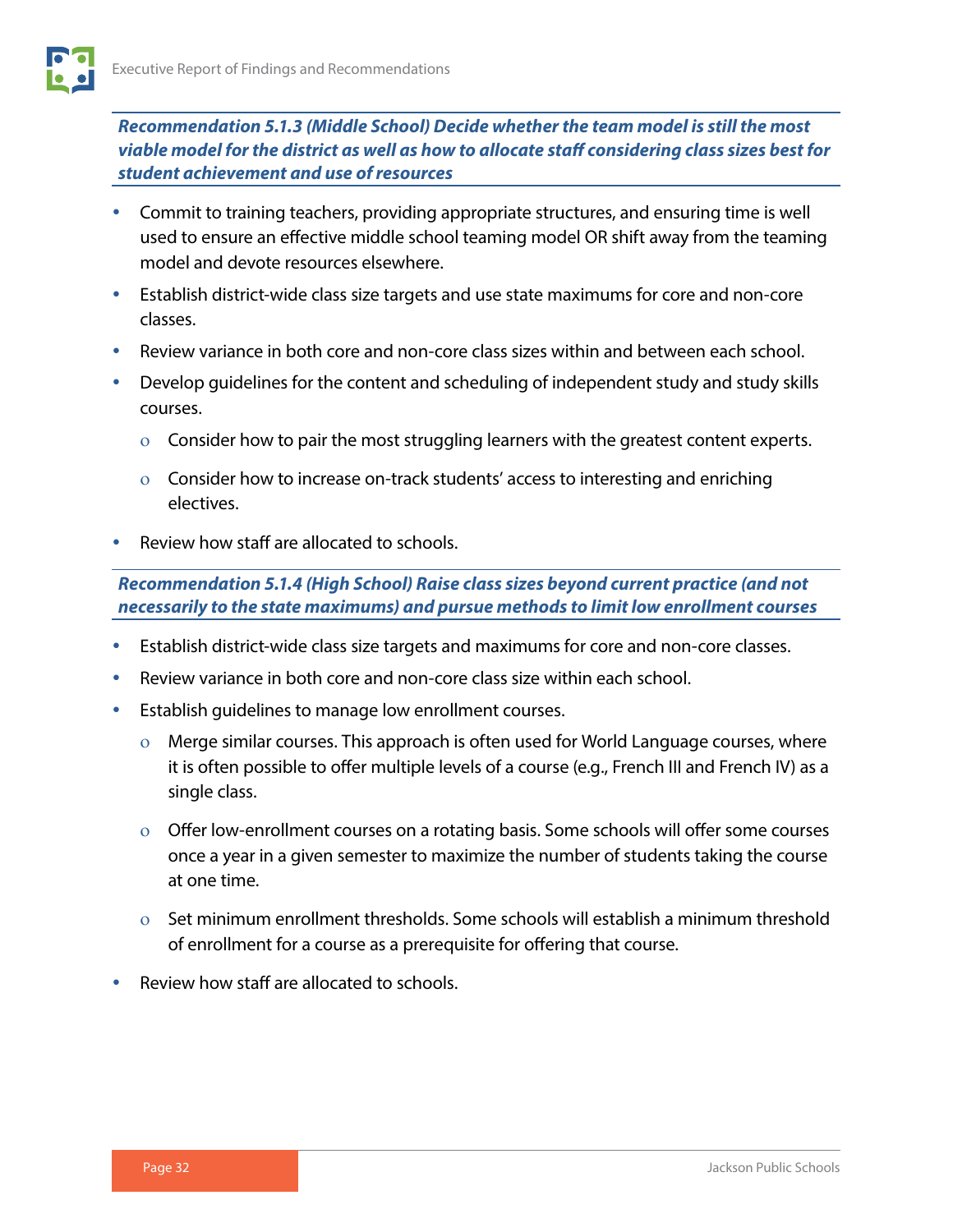

### **Focus Area 5.2: Federal Funds**

#### **Findings**

The major findings in this focus area are as follows:

 Federal grant data from 2013-2014 to 2017-2018 shows that JPS consistently spends far less federal funding than is appropriated. Part of the gap between appropriated and expended amounts is in part due to carryover of funds from previous years to future years. Though federal guidelines provide a 28-month

window to expend the funds, JPS has been cited by the state for having excessive carryover year-over-year.

- High leadership turnover and a lack of clarity within Central Office and between Central Office and principals over available federal dollars have contributed to the significant underspending.
- Given the large federal allocation, it is critical for the district to plan and manage federal funds more intentionally.

#### **Recommendations**

The recommendations for this focus area are:



*Recommendation 5.2.1 Employ various strategies to ensure that the district is maximizing the use of its appropriated federal funds*

- Prioritize consistency in leadership to aid in developing a consistent federal funds strategy.
- Create a cohesive, district-wide plan to help every school maximize its funds.
- Investigate the lack of full appropriations spending.
- Develop a plan to limit year-to-year carryover and administrative expenses.
- Develop a system to track individual school spending to assist district leaders in understanding spending trends and providing timely assistance to school leaders.

*Recommendation 5.2.2 Implement a system and processes to strengthen accountability and oversight functions*

 Implement financial reporting processes that provides regular updates to the superintendent and the Board to ensure federal funds are effectively and fully expended as well as aligned with the district's key strategic initiatives.



#### **Focus Area 5.3: Contracts**

#### **Findings**

The major findings in this focus area are as follows:

 Districts use contractors as a way to supplement or add competencies and services to their offerings. Given the large investments to purchase these services, it is critical to periodically review the state of contract spending and ensure alignment with the district's strategic priorities.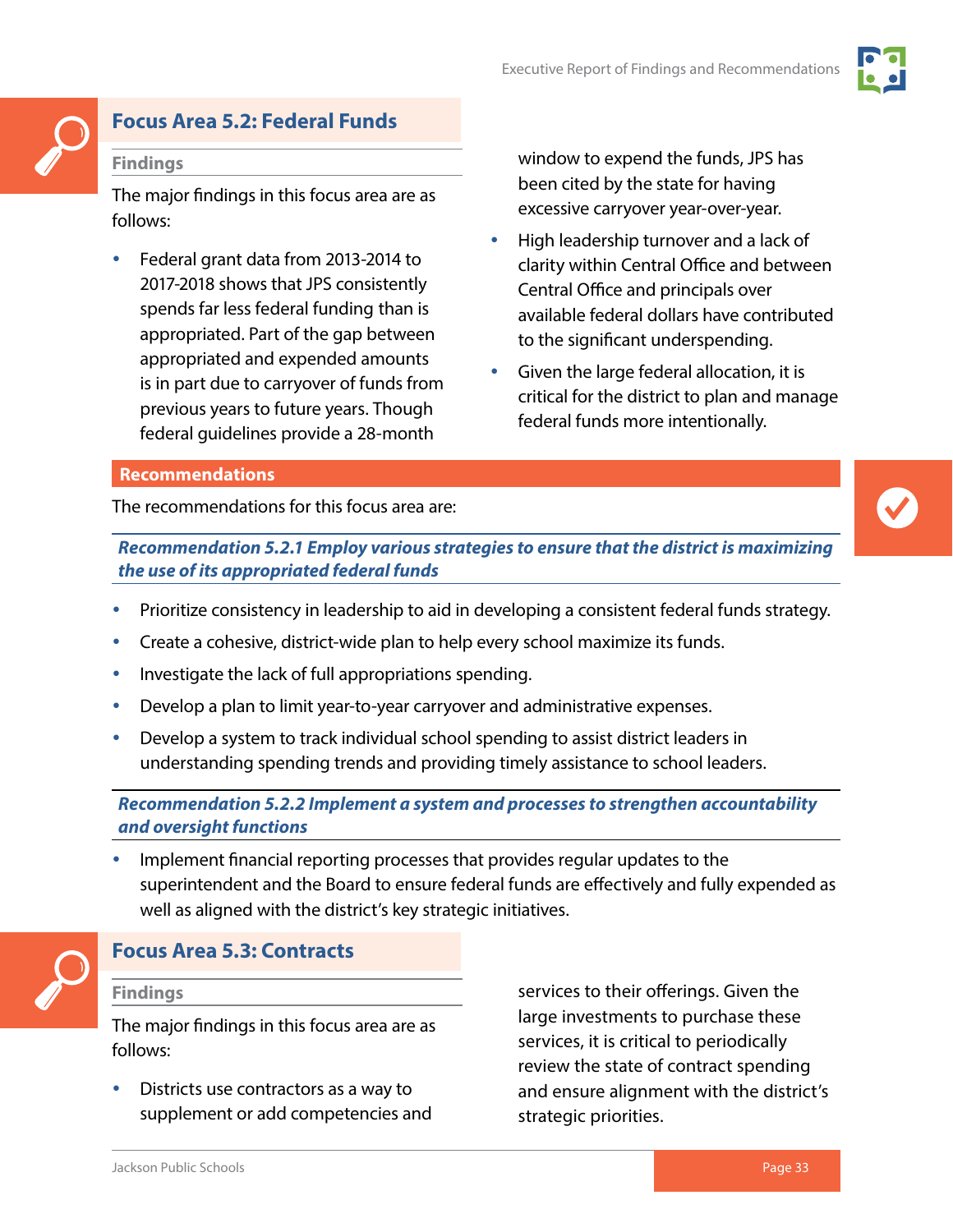- JPS contracts were selected for review based on both their total value and the strategic importance to the district. As a part of this process, data was gathered on the total value, pricing structure, purpose, and related department for each contract. In order to narrow the focus and select a few contracts for analysis out of the top 15, a few factors were considered:
	- ο Contract value: Does this contract represent a significant portion of district spending?
	- ο Strategic importance: Does this contract align to a potentially important instructional priority?
- In the five contracts selected as focus areas for this analysis, funds spent on

these contracts represent over \$4.1 million of the \$6.3 million spent on contracts during the 2016-2017 school year, 66% of total spending for the district's top 15 contracts.

- The contracts all served to support the JPS in areas of identified need; for example, tracking and filling staff absences and providing cost-effective social-emotional support services to district students.
- There are no metrics in place to measure the effectiveness of district contracts, their cost-effectiveness or their benefits for students and staff.

#### **Recommendations**

The recommendations for this focus area are:

*Recommendation 5.3.1 Develop a method to determine the impact and effectiveness of all district contracts*

Establish metrics to measure the effectiveness of contracts**,** and whether services are benefiting students, teachers and leaders.

- Develop a system to differentiate support through contracted services to schools in the greatest need.
- Determine how well curriculum and instruction contracts align to district curriculum.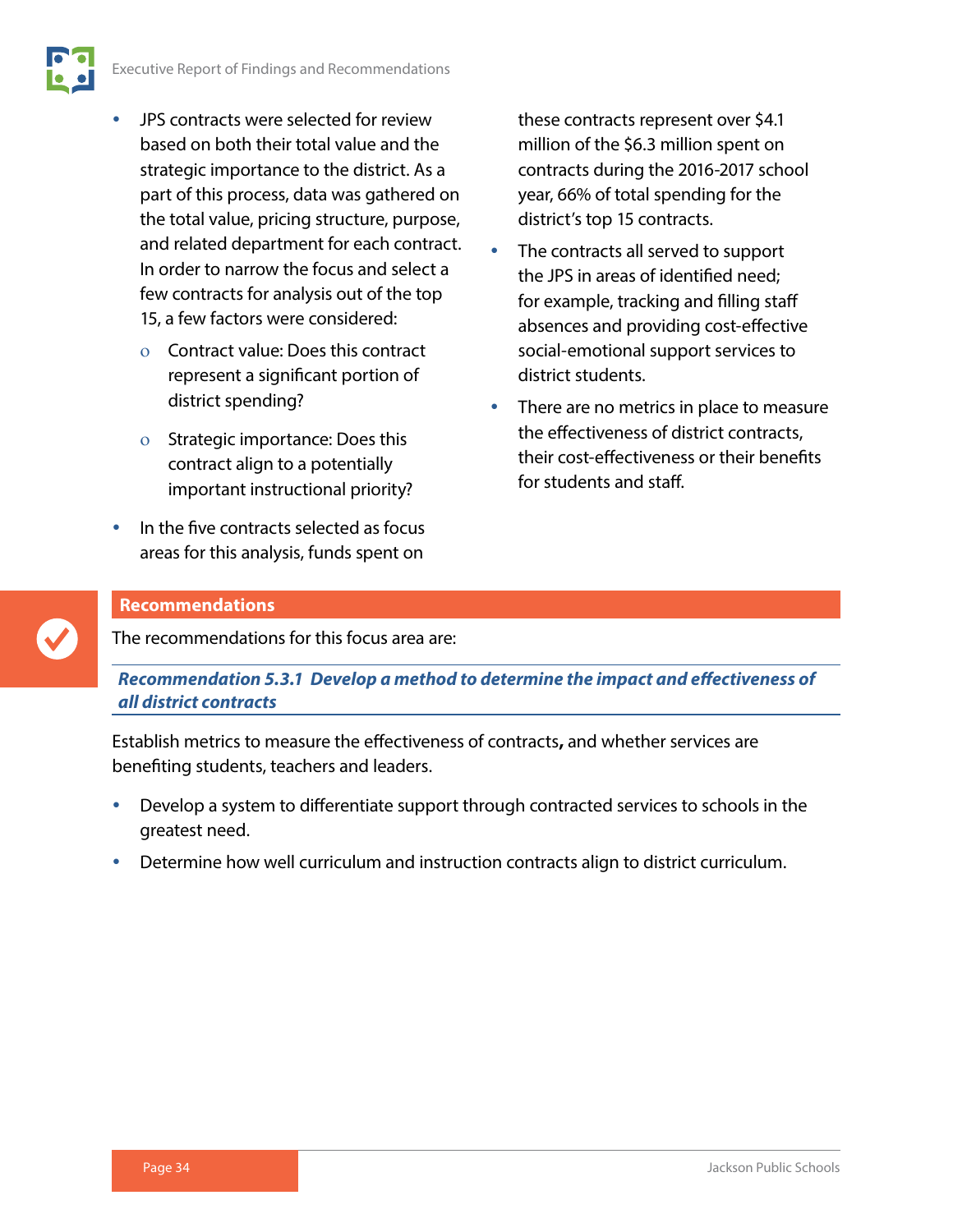

### **LOOKING FORWARD**

<span id="page-37-0"></span>While this report and those of other organizations have outlined the numerous, seemingly intractable challenges facing the district, there is also cause for hope and optimism. This report provides an aspirational bar for Superintendent Greene and his staff, the school board, mayor and city council, faith-based and community leaders, community-based organizations, business leaders, higher education partners, social and human service agencies, and philanthropic organizations. Maintaining the collective will and organizational commitment to move the guidelines outlined in this report forward will require significant collaboration, grit and focus over a sustained period of time. This will not be a quick fix, but a process that, if sustained, can create a vastly different reality for the students and school community in JPS.

Throughout the study team's data collection process, we heard the voices of Jackson stakeholders frustrated by a persistent and pervasive history of poor performance in the schools and also sadness at the absence of a coherent plan to rectify conditions that students face daily. JPS and the community will need to commit to working together across boundaries that frequently create fragmentation and competition to create a unified approach to reaching the outcomes the people of Jackson want for children, families and the overall Jackson community. A unified vision and action to realize that goal will provide the necessary framework to set the district on a trajectory of improvement that can positively and significantly impact the lives of thousands of students to come. In turn, the action JPS takes now has the potential to reshape the city of Jackson as the students who attend its schools receive the quality of education that is their right.

We recommend that the superintendent and his staff study the recommendations here and develop a strategic, multi-year approach to build the district's capacity and discipline to focus on improving student achievement. We believe Jackson has a tremendous opportunity under the leadership of Dr. Greene to bring a renewed enthusiasm, focus, and determination to sustaining the work ahead.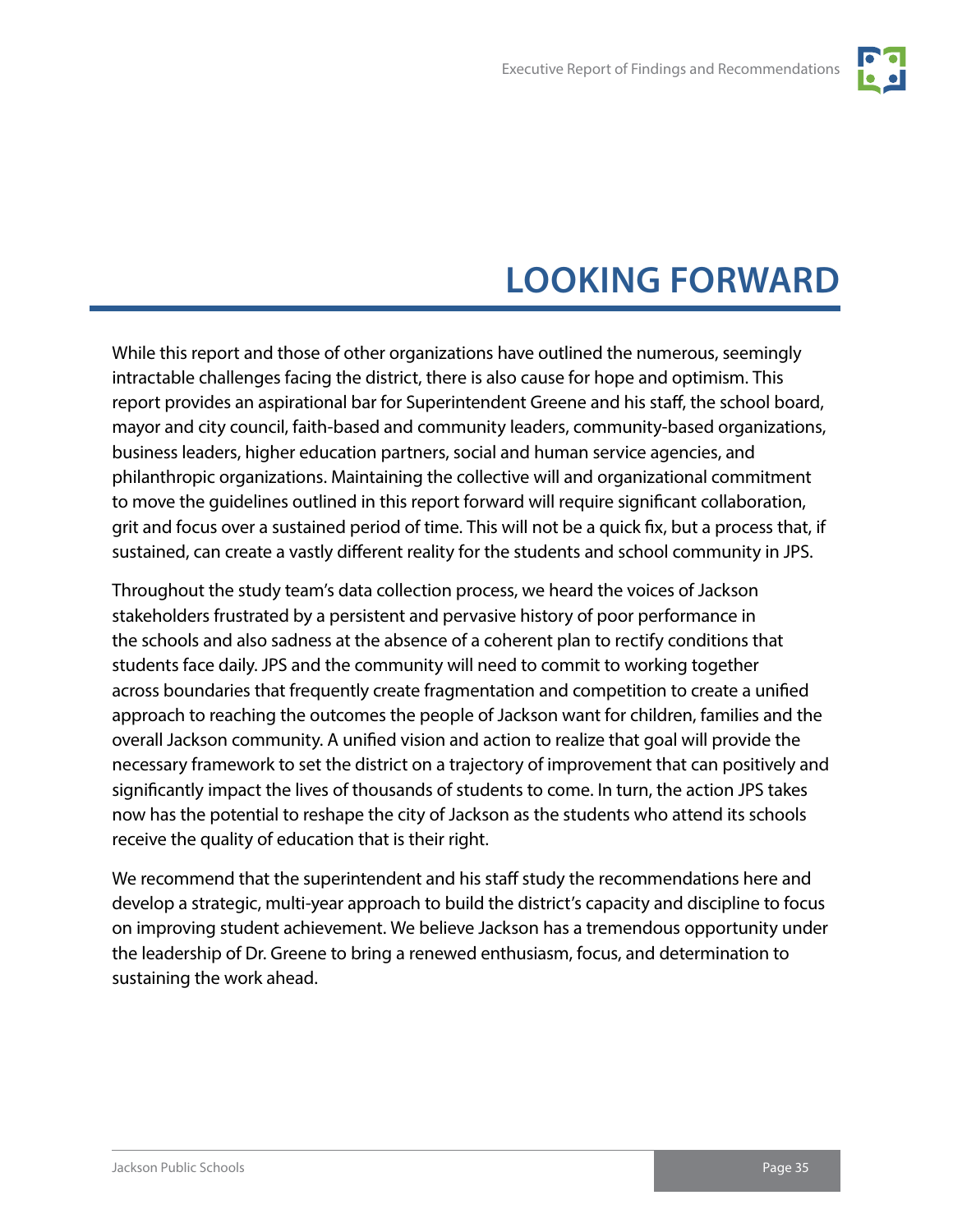## **ACKNOWLEDGEMENTS**

<span id="page-38-0"></span>The Insight Education Group study team is grateful for the opportunity we had to meet so many stakeholders in Jackson and for the honest and extremely informative conversations during the engagement process. It is clear that Jackson has a community deeply invested in its schools and many stakeholders who are interested in doing their part to ensure that the children enrolled in JPS receive a quality education. Insight greatly appreciates the time, energy, and commitment of the many stakeholders–including district leadership, school leaders, teachers, families, students, and others–who participated in surveys, contributed to focus groups, invested in conversations and other engagements, and in other ways were responsive to sometimes multiple requests for input to inform this report.

#### **About Insight Education Group**

Insight Education Group is an international educational consulting organization that works with education leaders to develop aligned strategies and provide embedded supports to facilitate teacher and school leader growth and positively impact student achievement. Since 2000, we have supported schools, districts, charter management organizations and states through some of their largest challenges, including:

- successfully turning around chronically underperforming schools
- fostering school cultures around mentoring, coaching, collaboration, and shared knowledge and skills
- developing guidance for programmatic development and sustainability of initiatives
- supporting teachers and educational

leaders with innovative tools to continue professional learning

- training aspiring and current educational leaders to be strategic and establish priorities for positive change
- helping to change the culture of teacher growth to one of trust

Through our partnerships with states, districts, and schools across the country, such as the District of Columbia Public Schools, Guilford County Schools, the Syracuse City School District, and Metro Nashville Public Schools, Insight has brought thousands of educators' practices to the next level. We have developed award-winning systems and solutions that are used in schools and districts in the United States and abroad, but it is our commitment to a partner-driven implementation process that sets us apart from others and gets the right results.